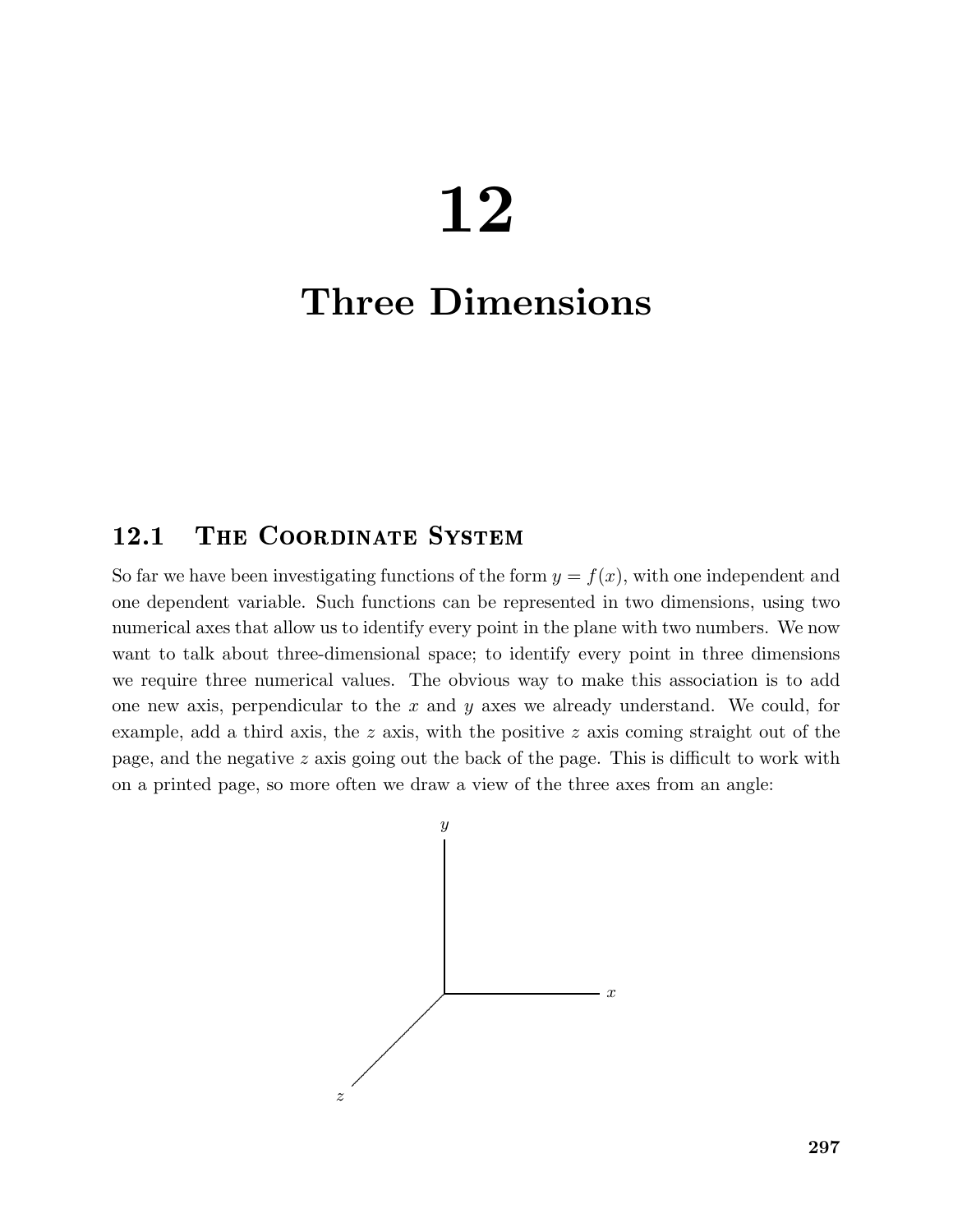You must then imagine that the z axis is perpendicular to the other two. Just as we have investigated functions of the form  $y = f(x)$  in two dimensions, we will investigate three dimensions largely by considering functions; now the functions will (typically) have the form  $z = f(x, y)$ . Because we are used to having the result of a function graphed in the vertical direction, it is somewhat easier to maintain that convention in three dimensions. To accomplish this, we normally rotate the axes so that  $z$  points up; the result is then:



Note that if you imagine looking down from above, along the  $z$  axis, the positive  $z$  axis will come straight toward you, the positive y axis will point up, and the positive x axis will point to your right, as usual. Any point in space is identified by providing the three coordinates of the point, as shown; naturally, we list the coordinates in the order  $(x, y, z)$ . One useful way to think of this is to use the x and y coordinates to identify a point in the  $x-y$  plane, then move straight up (or down) a distance given by the z coordinate.

It is now fairly simple to understand some "shapes" in three dimensions that correspond to simple conditions on the coordinates. In two dimensions the equation  $x = 1$ describes the vertical line through  $(1, 0)$ . In three dimensions, it still describes all points with x-coordinate 1, but this is now a plane, as in figure  $12.1.1$ .

Recall the very useful distance formula in two dimensions: the distance between points  $(x_1, y_1)$  and  $(x_2, y_2)$  is  $\sqrt{(x_1 - x_2)^2 + (y_1 - y_2)^2}$ ; this comes directly from the Pythagorean theorem. What is the distance between two points  $(x_1, y_1, z_1)$  and  $(x_2, y_2, z_2)$  in three dimensions? Geometrically, we want the length of the long diagonal labeled  $c$  in the "box" in figure 12.1.2. Since a, b, c form a right triangle,  $a^2 + b^2 = c^2$ . b is the vertical distance between  $(x_1, y_1, z_1)$  and  $(x_2, y_2, z_2)$ , so  $b = |z_1 - z_2|$ . The length a runs parallel to the x-y plane, so it is simply the distance between  $(x_1, y_1)$  and  $(x_2, y_2)$ , that is,  $a^2 =$  $(x_1 - x_2)^2 + (y_1 - y_2)^2$ . Now we see that  $c^2 = (x_1 - x_2)^2 + (y_1 - y_2)^2 + (z_1 - z_2)^2$  and  $c = \sqrt{(x_1 - x_2)^2 + (y_1 - y_2)^2 + (z_1 - z_2)^2}.$ 

It is sometimes useful to give names to points, for example we might let  $P_1$  =  $(x_1, y_1, z_1)$ , or more concisely we might refer to the point  $P_1(x_1, y_1, z_1)$ , and subsequently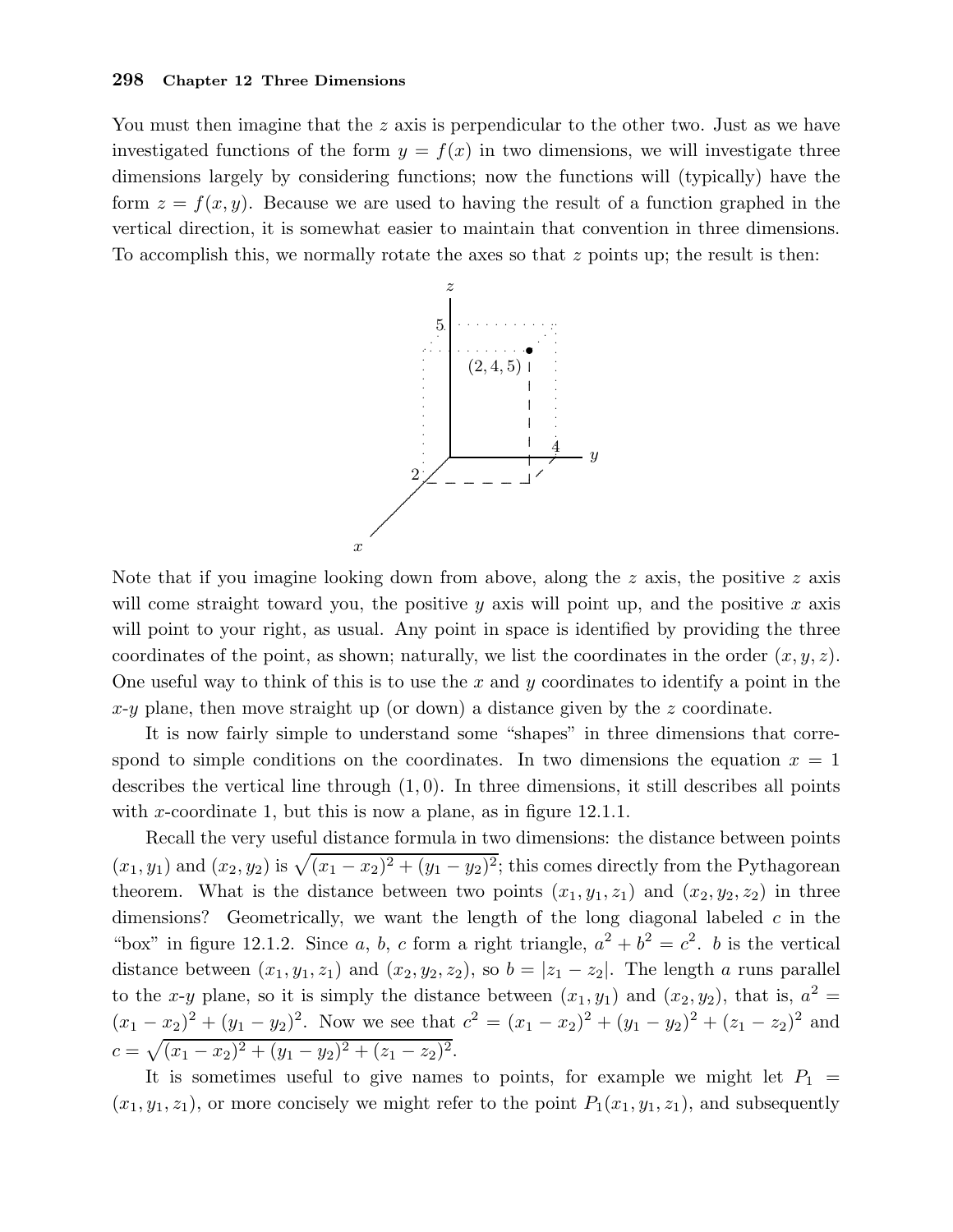

**Figure 12.1.1** The plane  $x = 1$ . (AP)

use just  $P_1$ . Distance between two points in either two or three dimensions is sometimes denoted by d, so for example the formula for the distance between  $P_1(x_1, y_1, z_1)$  and  $P_2(x_2, y_2, z_2)$  might be expressed as



Figure 12.1.2 Distance in three dimensions.

In two dimensions, the distance formula immediately gives us the equation of a circle: the circle of radius r and center at  $(h, k)$  consists of all points  $(x, y)$  at distance r from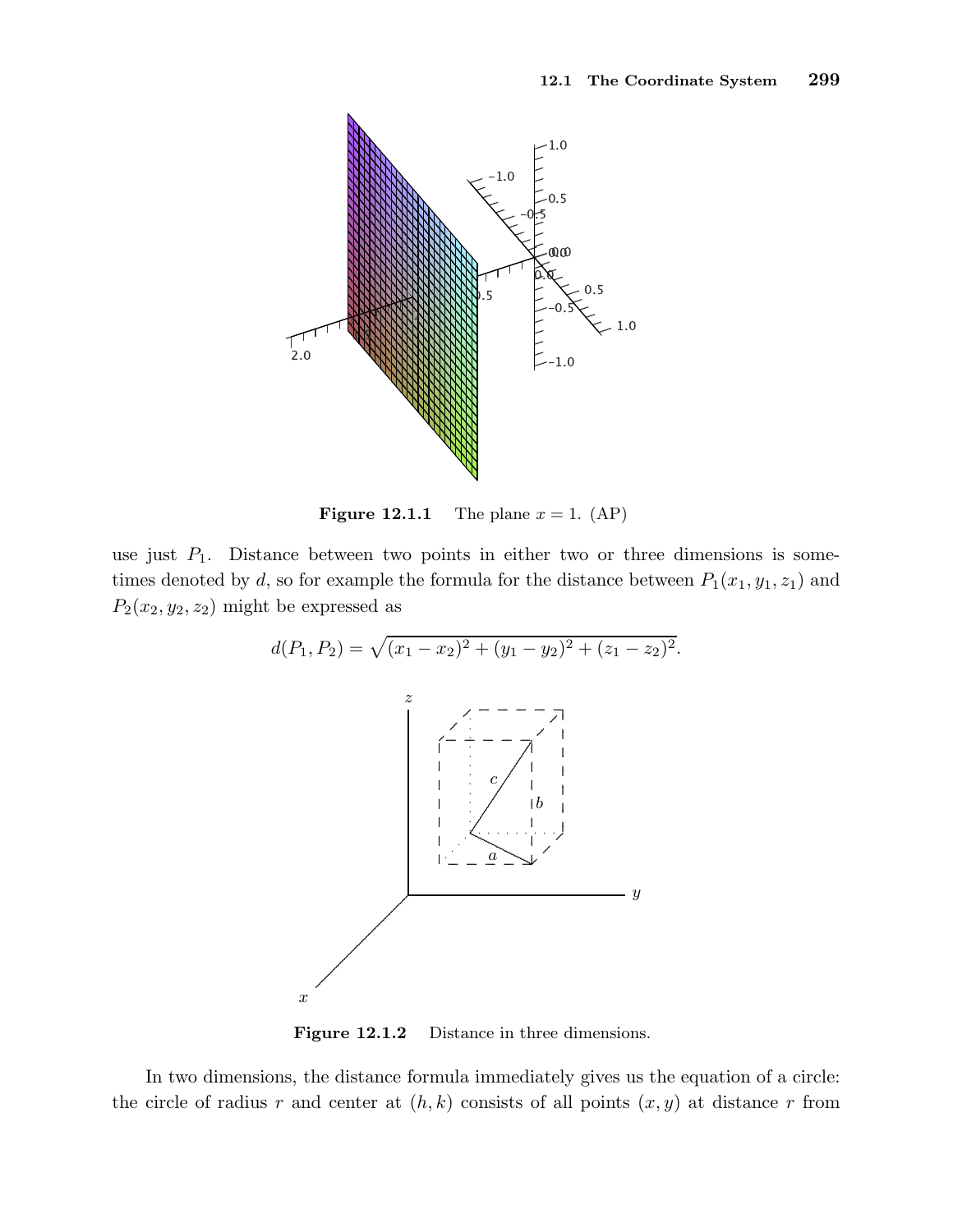$(h, k)$ , so the equation is  $r = \sqrt{(x - h)^2 + (y - k)^2}$  or  $r^2 = (x - h)^2 + (y - k)^2$ . Now we can get the similar equation  $r^2 = (x - h)^2 + (y - k)^2 + (z - l)^2$ , which describes all points  $(x, y, z)$  at distance r from  $(h, k, l)$ , namely, the sphere with radius r and center  $(h, k, l)$ .

#### Exercises 12.1.

- 1. Sketch the location of the points  $(1, 1, 0), (2, 3, -1),$  and  $(-1, 2, 3)$  on a single set of axes.
- 2. Describe geometrically the set of points  $(x, y, z)$  that satisfy  $z = 4$ .
- **3.** Describe geometrically the set of points  $(x, y, z)$  that satisfy  $y = -3$ .
- 4. Describe geometrically the set of points  $(x, y, z)$  that satisfy  $x + y = 2$ .
- **5.** The equation  $x + y + z = 1$  describes some collection of points in  $\mathbb{R}^3$ . Describe and sketch the points that satisfy  $x + y + z = 1$  and are in the x-y plane, in the x-z plane, and in the  $y-z$  plane.
- 6. Find the lengths of the sides of the triangle with vertices  $(1, 0, 1), (2, 2, -1),$  and  $(-3, 2, -2)$ . ⇒
- 7. Find the lengths of the sides of the triangle with vertices  $(2, 2, 3)$ ,  $(8, 6, 5)$ , and  $(-1, 0, 2)$ . Why do the results tell you that this isn't really a triangle?  $\Rightarrow$
- 8. Find an equation of the sphere with center at  $(1, 1, 1)$  and radius  $2. \Rightarrow$
- 9. Find an equation of the sphere with center at  $(2, -1, 3)$  and radius 5.  $\Rightarrow$
- 10. Find an equation of the sphere with center  $(3, -2, 1)$  and that goes through the point  $(4, 2, 5)$ . ⇒
- 11. Find an equation of the sphere with center at  $(2, 1, -1)$  and radius 4. Find an equation for the intersection of this sphere with the y-z plane; describe this intersection geometrically.  $\Rightarrow$
- 12. Consider the sphere of radius 5 centered at  $(2,3,4)$ . What is the intersection of this sphere with each of the coordinate planes?
- **13.** Show that for all values of  $\theta$  and  $\phi$ , the point  $(a \sin \phi \cos \theta, a \sin \phi \sin \theta, a \cos \phi)$  lies on the sphere given by  $x^2 + y^2 + z^2 = a^2$ .
- 14. Prove that the midpoint of the line segment connecting  $(x_1, y_1, z_1)$  to  $(x_2, y_2, z_2)$  is at  $(x_1 + x_2)$  $\frac{+ x_2}{2}, \frac{y_1 + y_2}{2}$  $\frac{+y_2}{2}, \frac{z_1+z_2}{2}$ 2 .
- **15.** Any three points  $P_1(x_1, y_1, z_1)$ ,  $P_2(x_2, y_2, z_2)$ ,  $P_3(x_3, y_3, z_3)$ , lie in a plane and form a triangle. The **triangle inequality** says that  $d(P_1, P_3) \leq d(P_1, P_2) + d(P_2, P_3)$ . Prove the triangle inequality using either algebra (messy) or the law of cosines (less messy).
- 16. Is it possible for a plane to intersect a sphere in exactly two points? Exactly one point? Explain.

A vector is a quantity consisting of a non-negative magnitude and a direction. We could represent a vector in two dimensions as  $(m, \theta)$ , where m is the magnitude and  $\theta$  is the direction, measured as an angle from some agreed upon direction. For example, we might think of the vector  $(5, 45^{\circ})$  as representing "5 km toward the northeast"; that is, this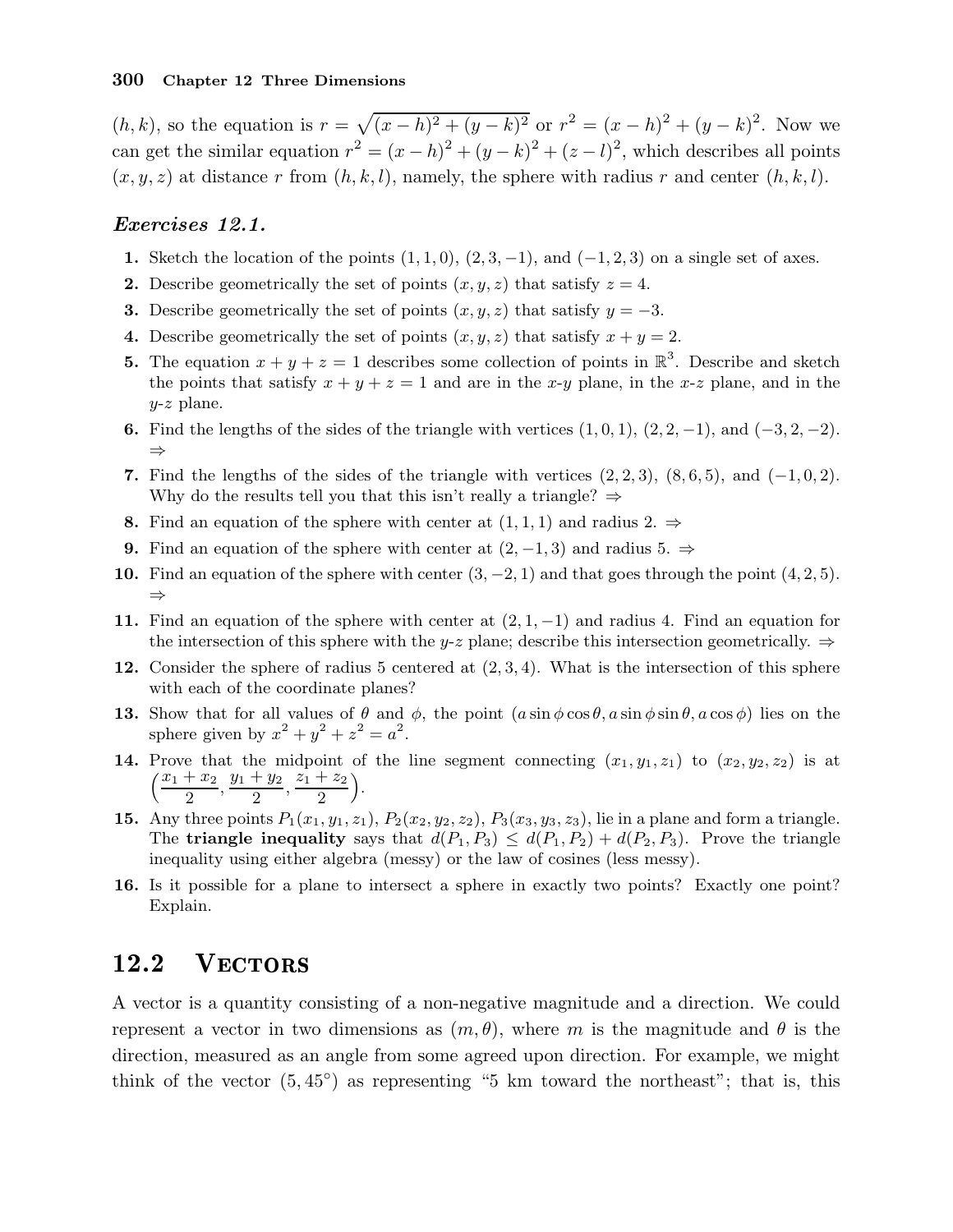vector might be a displacement vector, indicating, say, that your grandmother walked 5 kilometers toward the northeast to school in the snow. On the other hand, the same vector could represent a velocity, indicating that your grandmother walked at 5 km/hr toward the northeast. What the vector does not indicate is where this walk occurred: a vector represents a magnitude and a direction, but not a location. Pictorially it is useful to represent a vector as an arrow; the direction of the vector, naturally, is the direction in which the arrow points; the magnitude of the vector is reflected in the length of the arrow.

It turns out that many, many quantities behave as vectors, e.g., displacement, velocity, acceleration, force. Already we can get some idea of their usefulness using displacement vectors. Suppose that your grandmother walked 5 km NE and then 2 km SSE; if the terrain allows, and perhaps armed with a compass, how could your grandmother have walked directly to her destination? We can use vectors (and a bit of geometry) to answer this question. We begin by noting that since vectors do not include a specification of position, we can "place" them anywhere that is convenient. So we can picture your grandmother's journey as two displacement vectors drawn head to tail:



The displacement vector for the shortcut route is the vector drawn with a dashed line, from the tail of the first to the head of the second. With a little trigonometry, we can compute that the third vector has magnitude approximately  $4.62$  and direction  $21.43^{\circ}$ , so walking 4.62 km in the direction  $21.43^{\circ}$  north of east (approximately ENE) would get your grandmother to school. This sort of calculation is so common, we dignify it with a name: we say that the third vector is the sum of the other two vectors. There is another common way to picture the sum of two vectors. Put the vectors tail to tail and then complete the parallelogram they indicate; the sum of the two vectors is the diagonal of the parallelogram:



This is a more natural representation in some circumstances. For example, if the two original vectors represent forces acting on an object, the sum of the two vectors is the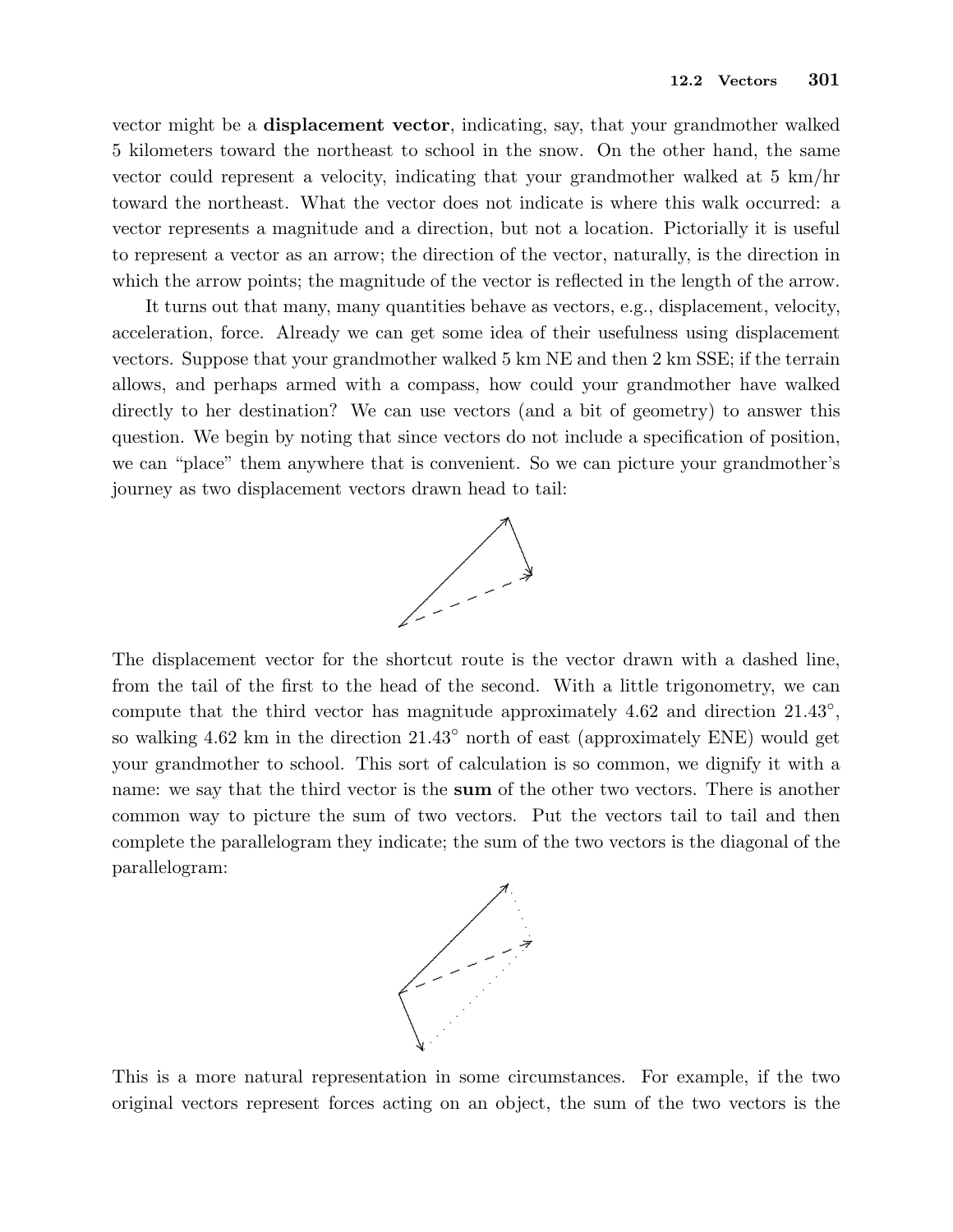net or effective force on the object, and it is nice to draw all three with their tails at the location of the object.

We also define **scalar multiplication** for vectors: if **A** is a vector  $(m, \theta)$  and  $a \ge 0$ is a real number, the vector  $a\mathbf{A}$  is  $(am,\theta)$ , namely, it points in the same direction but has a times the magnitude. If  $a < 0$ ,  $aA$  is  $(|a|m, \theta + \pi)$ , with |a| times the magnitude and pointing in the opposite direction (unless we specify otherwise, angles are measured in radians).

Now we can understand subtraction of vectors:  $\mathbf{A} - \mathbf{B} = \mathbf{A} + (-1)\mathbf{B}$ :



Note that as you would expect,  $\mathbf{B} + (\mathbf{A} - \mathbf{B}) = \mathbf{A}$ .

We can represent a vector in ways other than  $(m, \theta)$ , and in fact  $(m, \theta)$  is not generally used at all. How else could we describe a particular vector? Consider again the vector (5, 45◦ ). Let's draw it again, but impose a coordinate system. If we put the tail of the arrow at the origin, the head of the arrow ends up at the point  $(5/\sqrt{2}, 5/\sqrt{2}) \approx (3.54, 3.54)$ .



In this picture the coordinates (3.54, 3.54) identify the head of the arrow, provided we know that the tail of the arrow has been placed at  $(0, 0)$ . Then in fact the vector can always be identified as (3.54, 3.54), no matter where it is placed; we just have to remember that the numbers 3.54 must be interpreted as a change from the position of the tail, not as the actual coordinates of the arrow head; to emphasize this we will write  $\langle 3.54, 3.54 \rangle$ to mean the vector and  $(3.54, 3.54)$  to mean the point. Then if the vector  $\langle 3.54, 3.54 \rangle$  is drawn with its tail at  $(1, 2)$  it looks like this:

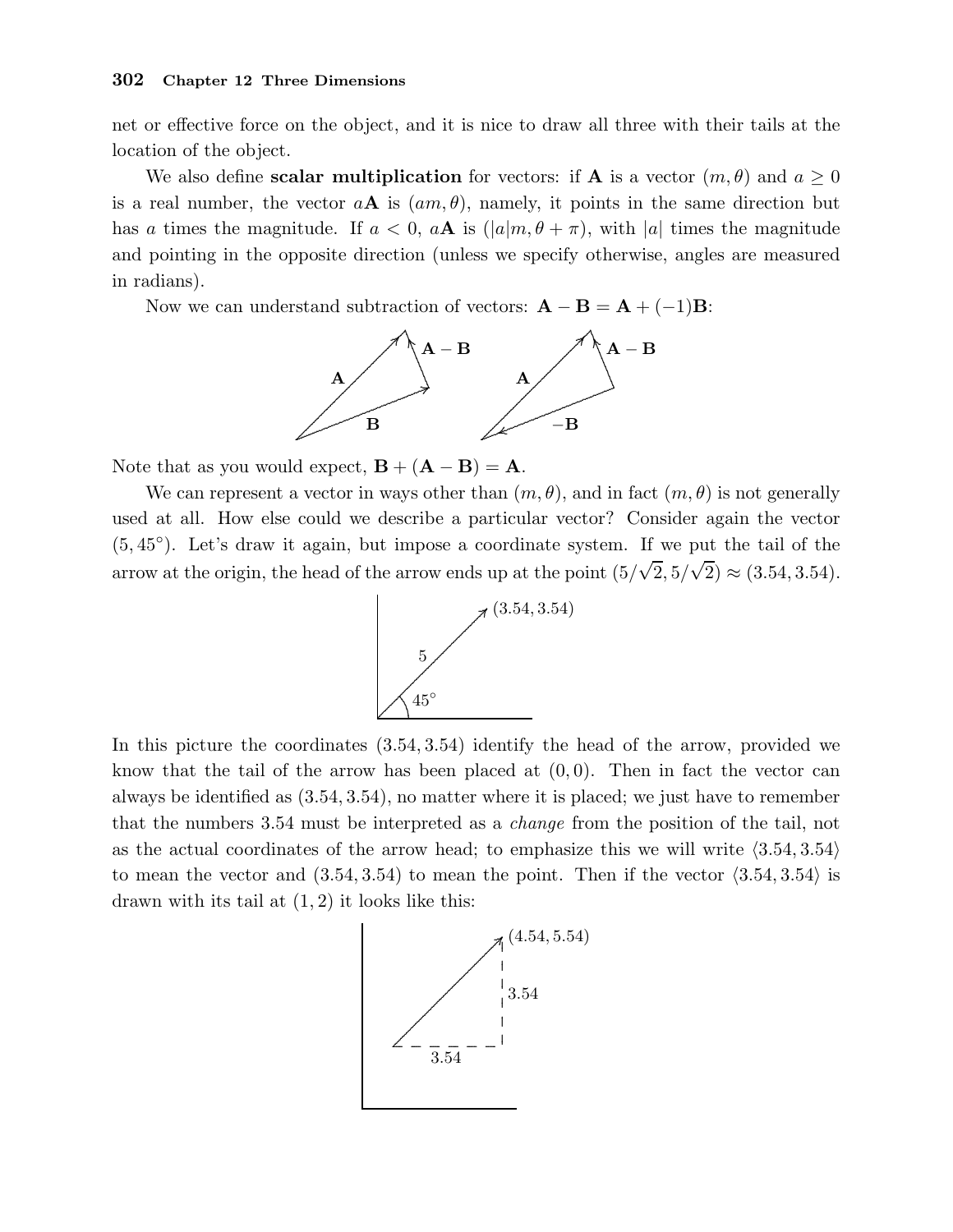Consider again the two part trip: 5 km NE and then 2 km SSE. The vector representing the first part of the trip is  $\langle 5/\sqrt{2}, 5/\sqrt{2} \rangle$ , and the second part of the trip is represented by  $\langle 2\cos(-3\pi/8), 2\sin(-3\pi/8) \rangle \approx \langle 0.77, -1.85 \rangle$ . We can represent the sum of these with the usual head to tail picture:



It is clear from the picture that the coordinates of the destination point are  $(5/\sqrt{2} +$  $2\cos(-3\pi/8), 5/\sqrt{2} + 2\sin(-3\pi/8))$  or approximately  $(4.3, 1.69)$ , so the sum of the two vectors is  $\langle 5/\sqrt{2} + 2\cos(-3\pi/8), 5/\sqrt{2} + 2\sin(-3\pi/8) \rangle \approx \langle 4.3, 1.69 \rangle$ . Adding the two vectors is easier in this form than in the  $(m, \theta)$  form, provided that we're willing to have the answer in this form as well. In general:  $\langle v_1, w_1 \rangle + \langle v_2, w_2 \rangle = \langle v_1 + v_2, w_1 + w_2 \rangle$ .

It is easy to see that scalar multiplication and vector subtraction are also easy to compute in this form:  $a\langle v, w \rangle = \langle av, aw \rangle$  and  $\langle v_1, w_1 \rangle - \langle v_2, w_2 \rangle = \langle v_1 - v_2, w_1 - w_2 \rangle$ . What about the magnitude? The magnitude of the vector  $\langle v, w \rangle$  is still the length of the corresponding arrow representation; this is the distance from the origin to the point  $(v, w)$ , namely, the distance from the tail to the head of the arrow. We know how to compute distances, so the magnitude of the vector is simply  $\sqrt{v^2 + w^2}$ , which we also denote with absolute value bars:  $|\langle v, w \rangle| = \sqrt{v^2 + w^2}$ .

In three dimensions, vectors are still quantities consisting of a magnitude and a direction, but of course there are many more possible directions. It's not clear how we might represent the direction explicitly, but the coordinate version of vectors makes just as much sense in three dimensions as in two. By  $\langle 1, 2, 3 \rangle$  we mean the vector whose head is at  $(1, 2, 3)$  if its tail is at the origin. As before, we can place the vector anywhere we want; if it has its tail at  $(4, 5, 6)$  then its head is at  $(5, 7, 9)$ . It remains true that arithmetic is easy to do with vectors in this form:

$$
a\langle v_1, v_2, v_3 \rangle = \langle av_1, av_2, av_3 \rangle
$$
  

$$
\langle v_1, v_2, v_3 \rangle + \langle w_1, w_2, w_3 \rangle = \langle v_1 + w_1, v_2 + w_2, v_3 + w_3 \rangle
$$
  

$$
\langle v_1, v_2, v_3 \rangle - \langle w_1, w_2, w_3 \rangle = \langle v_1 - w_1, v_2 - w_2, v_3 - w_3 \rangle
$$

The magnitude of the vector is again the distance from the origin to the head of the arrow, or  $|\langle v_1, v_2, v_3 \rangle| = \sqrt{v_1^2 + v_2^2 + v_3^2}.$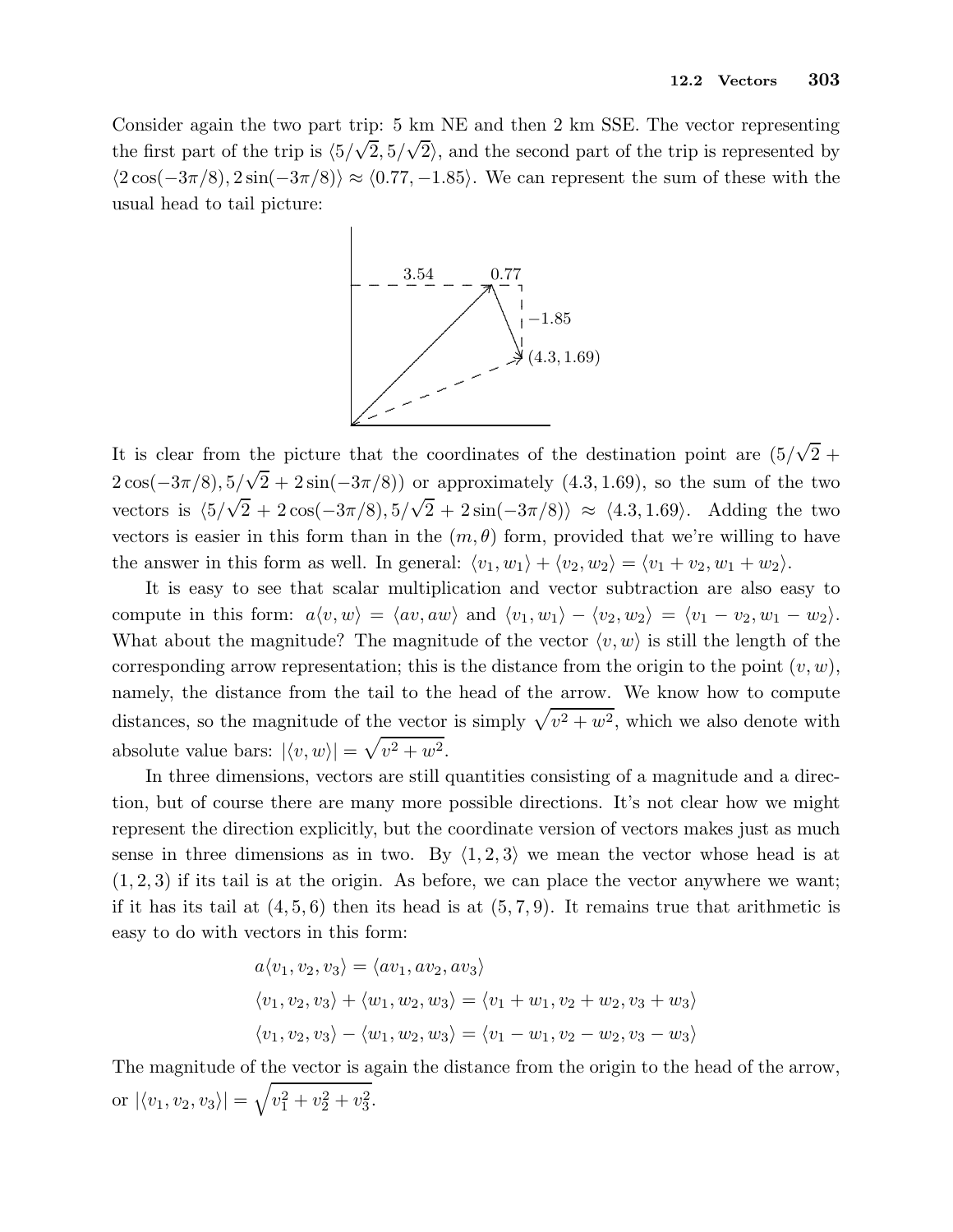

**Figure 12.2.1** The vector  $\langle 2, 4, 5 \rangle$  with its tail at the origin.

Three particularly simple vectors turn out to be quite useful:  $\mathbf{i} = \langle 1, 0, 0 \rangle$ ,  $\mathbf{j} = \langle 0, 1, 0 \rangle$ , and  $\mathbf{k} = \langle 0, 0, 1 \rangle$ . These play much the same role for vectors that the axes play for points. In particular, notice that

$$
\langle v_1, v_2, v_3 \rangle = \langle v_1, 0, 0 \rangle + \langle 0, v_2, 0 \rangle + \langle 0, 0, v_3 \rangle
$$
  
=  $v_1 \langle 1, 0, 0 \rangle + v_2 \langle 0, 1, 0 \rangle + v_3 \langle 0, 0, 1 \rangle$   
=  $v_1 \mathbf{i} + v_2 \mathbf{j} + v_3 \mathbf{k}$ 

We will frequently want to produce a vector that points from one point to another. That is, if P and Q are points, we seek the vector  $x$  such that when the tail of  $x$  is placed at P, its head is at Q; we refer to this vector as  $\overrightarrow{PQ}$ . If we know the coordinates of P and Q, the coordinates of the vector are easy to find.

**EXAMPLE 12.2.1** Suppose  $P = (1, -2, 4)$  and  $Q = (-2, 1, 3)$ . The vector  $\overrightarrow{PQ}$  is  $\langle -2 - 1, 1 - -2, 3 - 4 \rangle = \langle -3, 3, -1 \rangle$  and  $\overrightarrow{QP} = \langle 3, -3, 1 \rangle$ . Note that this is the same as subtracting the vectors with tails at the origin and heads at P and Q:  $\langle -2, 1, 3 \rangle$  −  $\langle 1, -2, 4 \rangle = \langle -3, 3, -1 \rangle.$  $\Box$ 

Arithmetic with vectors has some familiar properties, listed in the next theorem. These are all quite easy to prove, by simply representing the vectors in standard form.

**THEOREM 12.2.2** If **u**, **v**, and **w** are vectors and a and b are real numbers, then

- 1.  $u + v = v + u$
- 2.  $au = ua$
- 3.  $a(\mathbf{u} + \mathbf{v}) = a\mathbf{u} + a\mathbf{v}$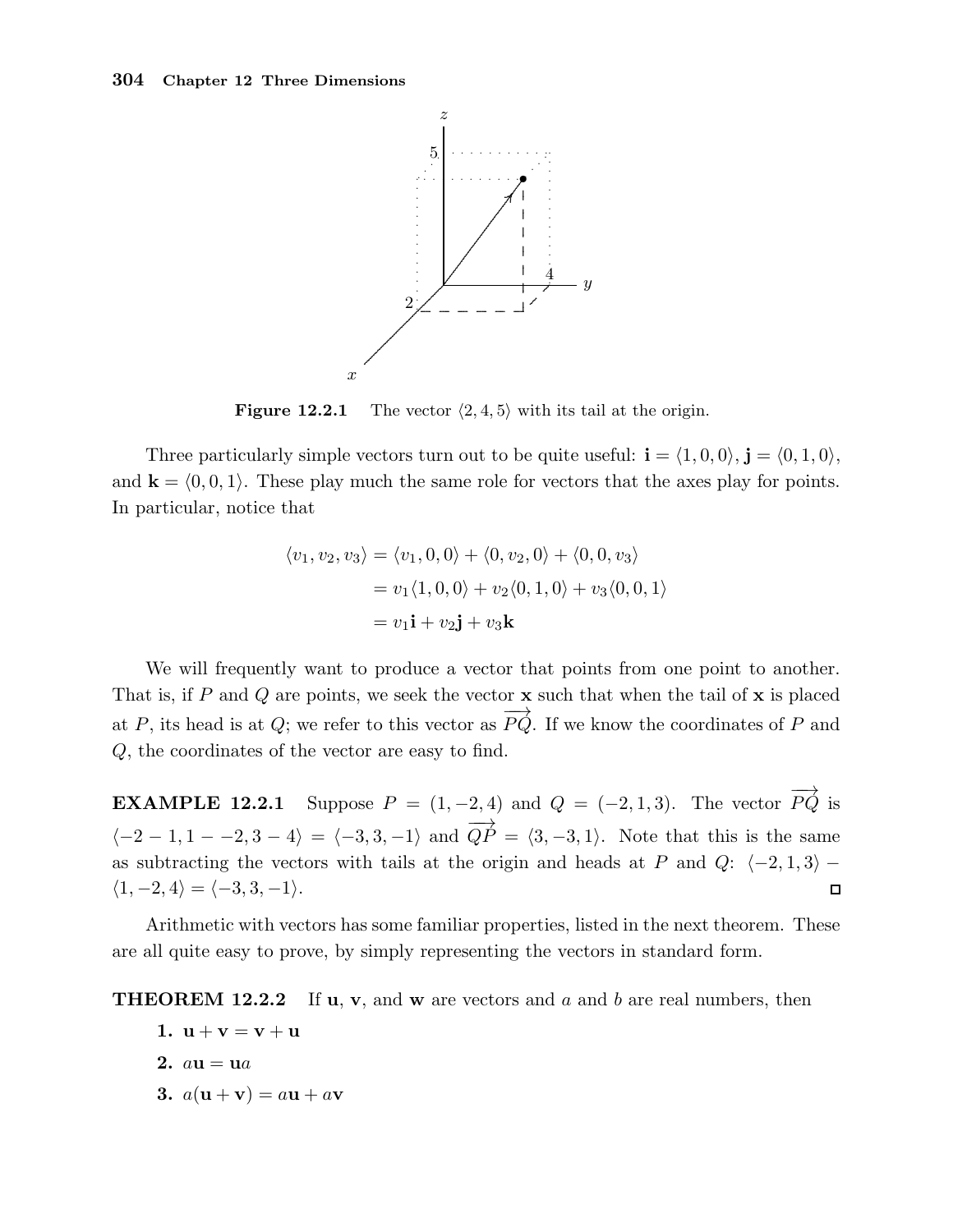- 4.  $(a + b)$ **u** =  $a$ **u** +  $b$ **u**
- 5.  $(u + v) + w = u + (v + w)$
- 6.  $|a\mathbf{u}| = |a||\mathbf{u}|$

**Proof.** We do one of these as an example, part 3. Write  $\mathbf{u} = \langle x_1, y_1, z_1 \rangle$ ,  $\mathbf{v} = \langle x_2, y_2, z_2 \rangle$ . Then

$$
a(\mathbf{u} + \mathbf{v}) = a(\langle x_1, y_1, z_1 \rangle + \langle x_2, y_2, z_2 \rangle)
$$
  
\n
$$
= a\langle x_1 + x_2, y_1 + y_2, z_1 + z_2 \rangle
$$
  
\n
$$
= \langle a(x_1 + x_2), a(y_1 + y_2), a(z_1 + z_2) \rangle
$$
  
\n
$$
= \langle ax_1 + ax_2, ay_1 + ay_2, az_1 + az_2 \rangle
$$
  
\n
$$
= \langle ax_1, ay_1, az_1 \rangle + \langle ax_2, ay_2, az_2 \rangle
$$
  
\n
$$
= a\langle x_1, y_1, z_1 \rangle + a\langle x_2, y_2, z_2 \rangle
$$
  
\n
$$
= a\mathbf{u} + a\mathbf{v}
$$

п

#### Exercises 12.2.

- 1. Draw the vector  $\langle 3, -1 \rangle$  with its tail at the origin.
- 2. Draw the vector  $\langle 3, -1, 2 \rangle$  with its tail at the origin.
- **3.** Let **A** be the vector with tail at the origin and head at  $(1, 2)$ ; let **B** be the vector with tail at the origin and head at  $(3, 1)$ . Draw **A** and **B** and a vector **C** with tail at  $(1, 2)$  and head at  $(3, 1)$ . Draw **C** with its tail at the origin.
- 4. Let A be the vector with tail at the origin and head at  $(-1, 2)$ ; let B be the vector with tail at the origin and head at (3,3). Draw A and B and a vector C with tail at  $(-1, 2)$  and head at  $(3,3)$ . Draw **C** with its tail at the origin.
- 5. Let **A** be the vector with tail at the origin and head at  $(5, 2)$ ; let **B** be the vector with tail at the origin and head at  $(1, 5)$ . Draw **A** and **B** and a vector **C** with tail at  $(5, 2)$  and head at  $(1, 5)$ . Draw **C** with its tail at the origin.
- 6. Find  $|v|, v + w, v w, |v + w|, |v w|$  and  $-2v$  for  $v = \langle 1, 3 \rangle$  and  $w = \langle -1, -5 \rangle$ .  $\Rightarrow$
- 7. Find  $|v|, v + w, v w, |v + w|, |v w|$  and  $-2v$  for  $v = \langle 1, 2, 3 \rangle$  and  $w = \langle -1, 2, -3 \rangle$ .  $\Rightarrow$
- 8. Find  $|v|, v + w, v w, |v + w|, |v w|$  and  $-2v$  for  $v = \langle 1, 0, 1 \rangle$  and  $w = \langle -1, -2, 2 \rangle$ .  $\Rightarrow$
- 9. Find  $|v|, v + w, v w, |v + w|, |v w|$  and  $-2v$  for  $v = \langle 1, -1, 1 \rangle$  and  $w = \langle 0, 0, 3 \rangle$ .  $\Rightarrow$
- 10. Find  $|v|, v + w, v w, |v + w|, |v w|$  and  $-2v$  for  $v = \langle 3, 2, 1 \rangle$  and  $w = \langle -1, -1, -1 \rangle$ .  $\Rightarrow$
- 11. Let  $P = (4, 5, 6), Q = (1, 2, -5)$ . Find  $\overrightarrow{PQ}$ . Find a vector with the same direction as  $\overrightarrow{PQ}$  but with length 1. Find a vector with the same direction as  $\overrightarrow{PQ}$  but with length 4.  $\Rightarrow$
- **12.** If A, B, and C are three points, find  $\overrightarrow{AB} + \overrightarrow{BC} + \overrightarrow{CA}$ .  $\Rightarrow$
- 13. Consider the 12 vectors that have their tails at the center of a clock and their respective heads at each of the 12 digits. What is the sum of these vectors? What if we remove the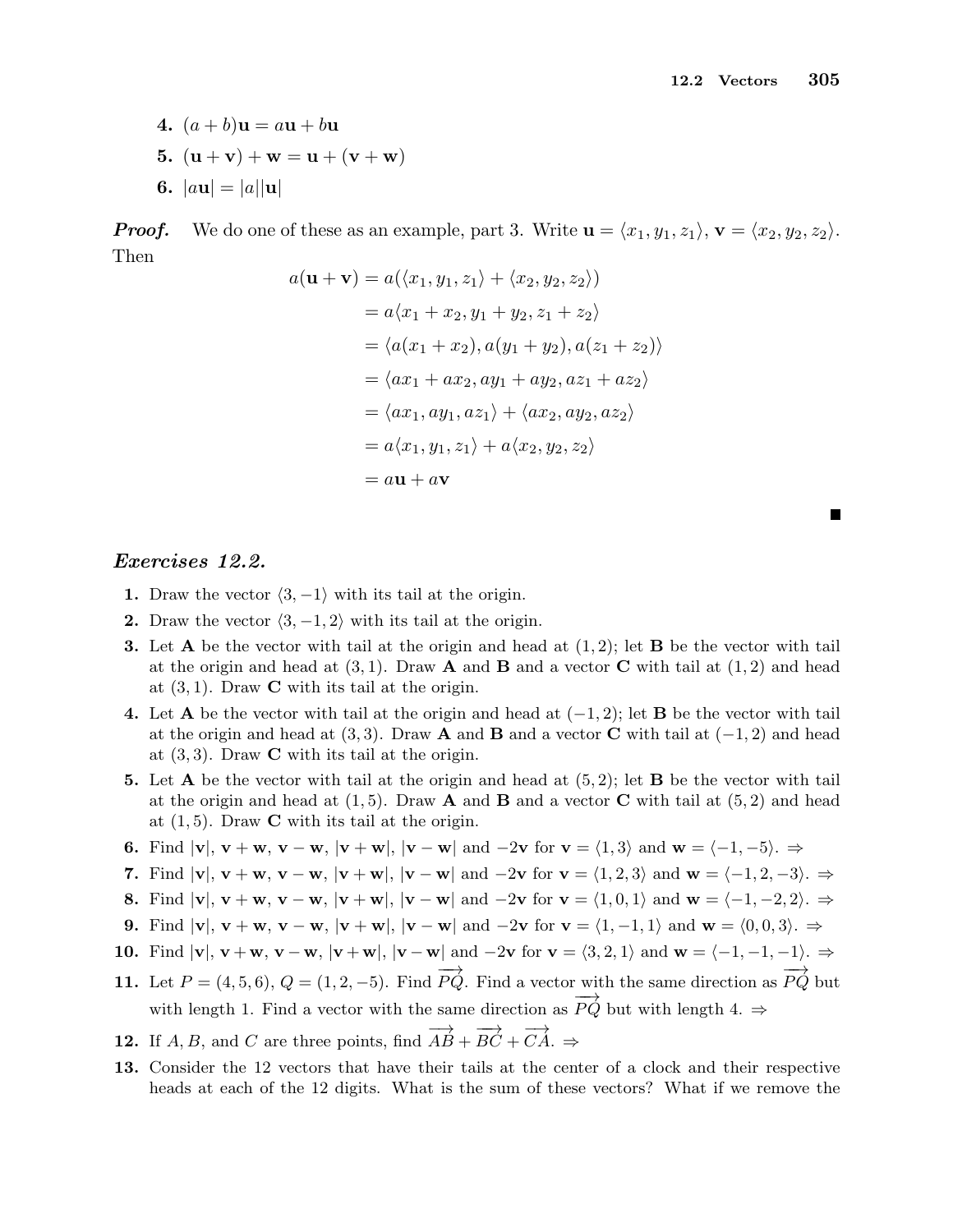vector corresponding to 4 o'clock? What if, instead, all vectors have their tails at 12 o'clock, and their heads on the remaining digits?  $\Rightarrow$ 

- 14. Let a and b be nonzero vectors in two dimensions that are not parallel or anti-parallel. Show, algebraically, that if  $c$  is any two dimensional vector, there are scalars s and t such that  $\mathbf{c} = s\mathbf{a} + t\mathbf{b}$ .
- 15. Does the statement in the previous exercise hold if the vectors **a**, **b**, and **c** are three dimensional vectors? Explain.
- 16. Prove the remaining parts of Theorem 12.2.2.

#### THE DOT PRODUCT 12.3

Here's a question whose answer turns out to be very useful: Given two vectors, what is the angle between them?

It may not be immediately clear that the question makes sense, but it's not hard to turn it into a question that does. Since vectors have no position, we are as usual free to place vectors wherever we like. If the two vectors are placed tail-to-tail, there is now a reasonable interpretation of the question: we seek the measure of the smallest angle between the two vectors, in the plane in which they lie. Figure 12.3.1 illustrates the situation.



Figure 12.3.1 The angle between vectors **A** and **B**.

Since the angle  $\theta$  lies in a triangle, we can compute it using a bit of trigonometry, namely, the law of cosines. The lengths of the sides of the triangle in figure 12.3.1 are  $|\mathbf{A}|$ ,  $|\mathbf{B}|$ , and  $|\mathbf{A} - \mathbf{B}|$ . Let  $\mathbf{A} = \langle a_1, a_2, a_3 \rangle$  and  $\mathbf{B} = \langle b_1, b_2, b_3 \rangle$ ; then

$$
|\mathbf{A} - \mathbf{B}|^2 = |\mathbf{A}|^2 + |\mathbf{B}|^2 - 2|\mathbf{A}||\mathbf{B}|\cos\theta
$$
  
\n
$$
2|\mathbf{A}||\mathbf{B}|\cos\theta = |\mathbf{A}|^2 + |\mathbf{B}|^2 - |\mathbf{A} - \mathbf{B}|^2
$$
  
\n
$$
= a_1^2 + a_2^2 + a_3^2 + b_1^2 + b_2^2 + b_3^2 - (a_1 - b_1)^2 - (a_2 - b_2)^2 - (a_3 - b_3)^2
$$
  
\n
$$
= a_1^2 + a_2^2 + a_3^2 + b_1^2 + b_2^2 + b_3^2
$$
  
\n
$$
- (a_1^2 - 2a_1b_1 + b_1^2) - (a_2^2 - 2a_2b_2 + b_2^2) - (a_3^2 - 2a_3b_3 + b_3^2)
$$
  
\n
$$
= 2a_1b_1 + 2a_2b_2 + 2a_3b_3
$$
  
\n
$$
|\mathbf{A}||\mathbf{B}|\cos\theta = a_1b_1 + a_2b_2 + a_3b_3
$$
  
\n
$$
\cos\theta = (a_1b_1 + a_2b_2 + a_3b_3)/(|\mathbf{A}||\mathbf{B}|)
$$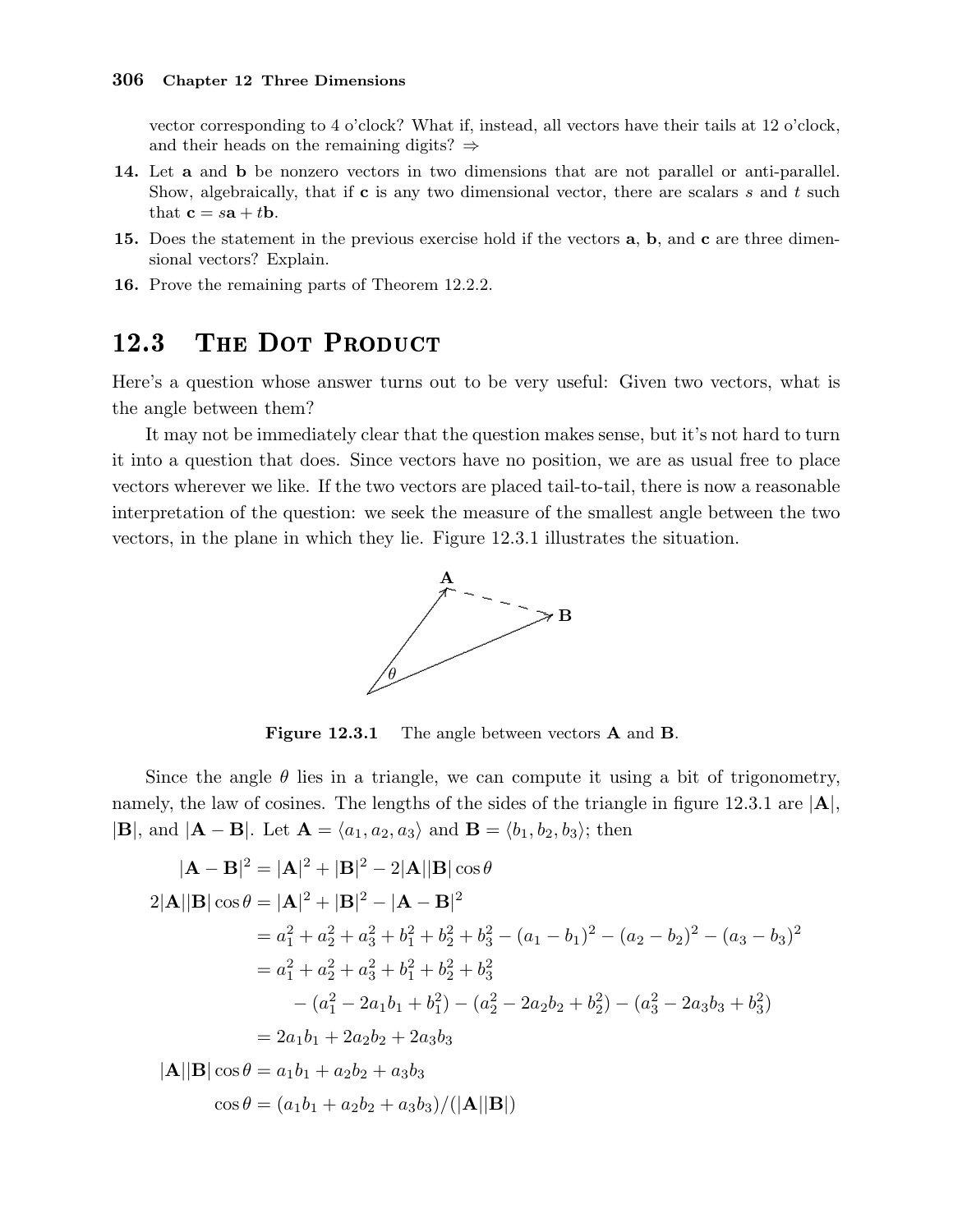So a bit of simple arithmetic with the coordinates of **A** and **B** allows us to compute the cosine of the angle between them. If necessary we can use the arccosine to get  $\theta$ , but in many problems  $\cos \theta$  turns out to be all we really need.

The numerator of the fraction that gives us  $\cos \theta$  turns up a lot, so we give it a name and more compact notation: we call it the dot product, and write it as

$$
\mathbf{A} \cdot \mathbf{B} = a_1b_1 + a_2b_2 + a_3b_3.
$$

This is the same symbol we use for ordinary multiplication, but there should never be any confusion; you can tell from context whether we are "multiplying" vectors or numbers. (We might also use the dot for scalar multiplication:  $a \cdot V = aV$ ; again, it is clear what is meant from context.)

**EXAMPLE 12.3.1** Find the angle between the vectors  $\mathbf{A} = \langle 1, 2, 1 \rangle$  and  $\mathbf{B} = \langle 3, 1, -5 \rangle$ . We know that  $\cos \theta = \mathbf{A} \cdot \mathbf{B}/(|\mathbf{A}||\mathbf{B}|) = (1 \cdot 3 + 2 \cdot 1 + 1 \cdot (-5))/(|\mathbf{A}||\mathbf{B}|) = 0$ , so  $\theta = \pi/2$ , that is, the vectors are perpendicular.  $\Box$ 

**EXAMPLE 12.3.2** Find the angle between the vectors  $\mathbf{A} = \langle 3, 3, 0 \rangle$  and  $\mathbf{B} = \langle 1, 0, 0 \rangle$ . We compute

$$
\cos \theta = (3 \cdot 1 + 3 \cdot 0 + 0 \cdot 0) / (\sqrt{9 + 9 + 0} \sqrt{1 + 0 + 0})
$$

$$
= 3/\sqrt{18} = 1/\sqrt{2}
$$

so  $\theta = \pi/4$ .

EXAMPLE 12.3.3 Some special cases are worth looking at: Find the angles between **A** and **A**; **A** and  $-\mathbf{A}$ ; **A** and  $\mathbf{0} = \langle 0, 0, 0 \rangle$ .

 $\cos\theta = \mathbf{A} \cdot \mathbf{A}/(|\mathbf{A}||\mathbf{A}|) = (a_1^2 + a_2^2 + a_3^2)/(\sqrt{a_1^2 + a_2^2 + a_3^2}\sqrt{a_1^2 + a_2^2 + a_3^2}) = 1$ , so the angle between A and itself is zero, which of course is correct.

 $\cos\theta = \mathbf{A}\cdot-\mathbf{A}/(|\mathbf{A}||-\mathbf{A}|) = (-a_1^2-a_2^2-a_3^2)/(\sqrt{a_1^2+a_2^2+a_3^2}\sqrt{a_1^2+a_2^2+a_3^2}) = -1,$ so the angle is  $\pi$ , that is, the vectors point in opposite directions, as of course we already knew.

 $\cos \theta = \mathbf{A} \cdot \mathbf{0} / (|\mathbf{A}||\mathbf{0}|) = (0+0+0) / (\sqrt{a_1^2 + a_2^2 + a_3^2} \sqrt{0^2 + 0^2 + 0^2})$ , which is undefined. On the other hand, note that since  $\mathbf{A} \cdot \mathbf{0} = 0$  it looks at first as if  $\cos \theta$  will be zero, which as we have seen means that vectors are perpendicular; only when we notice that the denominator is also zero do we run into trouble. One way to "fix" this is to adopt the convention that the zero vector  $\bf{0}$  is perpendicular to all vectors; then we can say in general that if  $\mathbf{A} \cdot \mathbf{B} = 0$ , **A** and **B** are perpendicular.  $\Box$ 

 $\Box$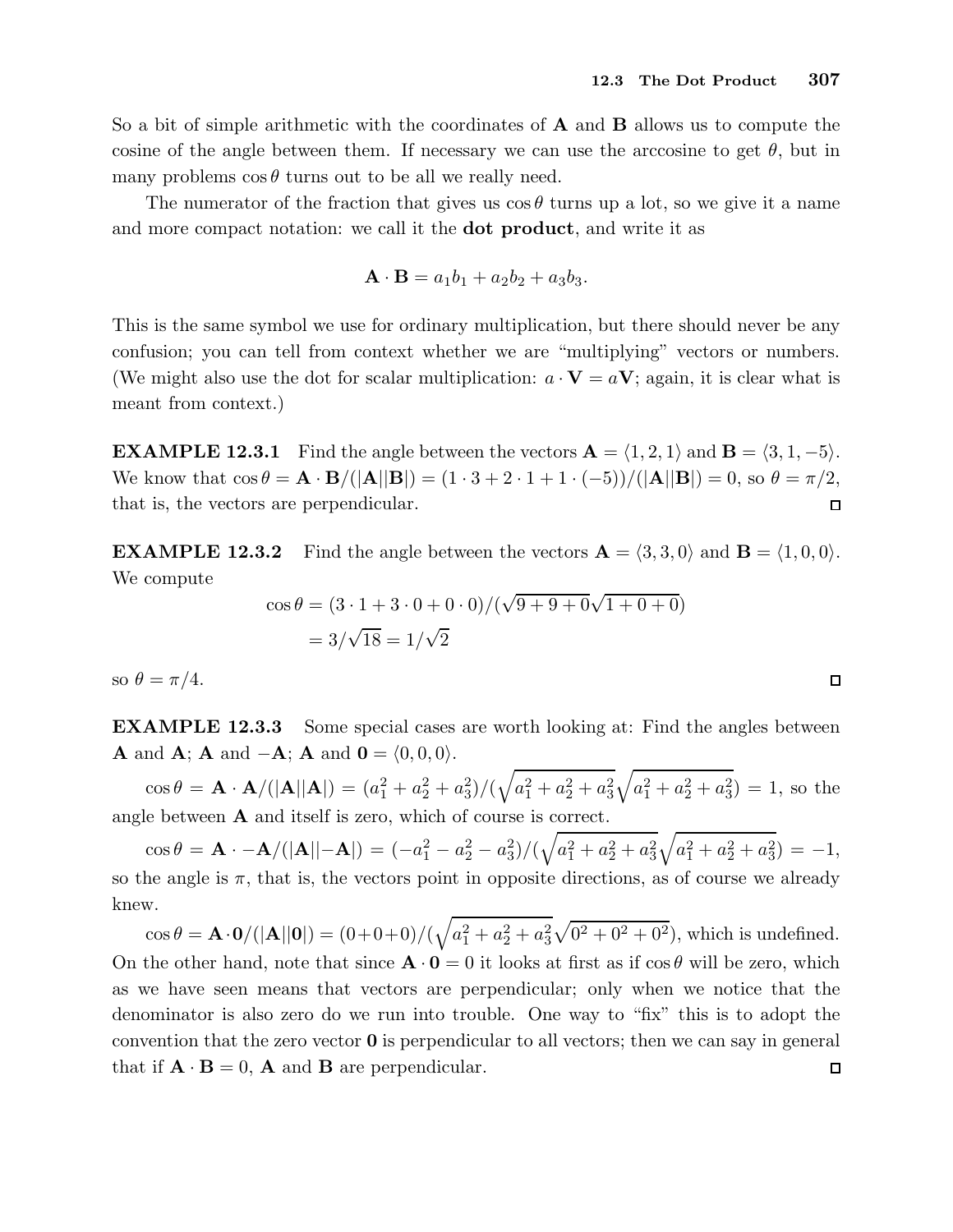Generalizing the examples, note the following useful facts:

- 1. If **A** is parallel or anti-parallel to **B** then  $\mathbf{A} \cdot \mathbf{B}/(|\mathbf{A}||\mathbf{B}|) = \pm 1$ , and conversely, if  $\mathbf{A} \cdot \mathbf{B}/(|\mathbf{A}||\mathbf{B}|) = 1$ , **A** and **B** are parallel, while if  $\mathbf{A} \cdot \mathbf{B}/(|\mathbf{A}||\mathbf{B}|) = -1$ , **A** and B are anti-parallel. (Vectors are parallel if they point in the same direction, anti-parallel if they point in opposite directions.)
- 2. If A is perpendicular to B then  $\mathbf{A} \cdot \mathbf{B}/(|\mathbf{A}||\mathbf{B}|) = 0$ , and conversely if  $\mathbf{A} \cdot \mathbf{B}/(|\mathbf{A}||\mathbf{B}|) = 0$ .  $B/(|A||B|) = 0$  then **A** and **B** are perpendicular.

Given two vectors, it is often useful to find the **projection** of one vector onto the other, because this turns out to have important meaning in many circumstances. More precisely, given  $A$  and  $B$ , we seek a vector parallel to  $B$  but with length determined by  $A$ in a natural way, as shown in figure 12.3.2.  $\bf{V}$  is chosen so that the triangle formed by  $\bf{A}$ , **V**, and  $\mathbf{A} - \mathbf{V}$  is a right triangle.



Figure 12.3.2 V is the projection of A onto B.

Using a little trigonometry, we see that

$$
|\mathbf{V}| = |\mathbf{A}| \cos \theta = |\mathbf{A}| \frac{\mathbf{A} \cdot \mathbf{B}}{|\mathbf{A}||\mathbf{B}|} = \frac{\mathbf{A} \cdot \mathbf{B}}{|\mathbf{B}|};
$$

this is sometimes called the **scalar projection of A onto B**. To get  $V$  itself, we multiply this length by a vector of length one parallel to B:

$$
\mathbf{V} = \frac{\mathbf{A} \cdot \mathbf{B}}{|\mathbf{B}|} \frac{\mathbf{B}}{|\mathbf{B}|} = \frac{\mathbf{A} \cdot \mathbf{B}}{|\mathbf{B}|^2} \mathbf{B}.
$$

Be sure that you understand why  $B/|B|$  is a vector of length one (also called a unit vector) parallel to B.

The discussion so far implicitly assumed that  $0 \le \theta \le \pi/2$ . If  $\pi/2 < \theta \le \pi$ , the picture is like figure 12.3.3. In this case  $\mathbf{A} \cdot \mathbf{B}$  is negative, so the vector

$$
\frac{\mathbf{A}\cdot\mathbf{B}}{|\mathbf{B}|^2}\mathbf{B}
$$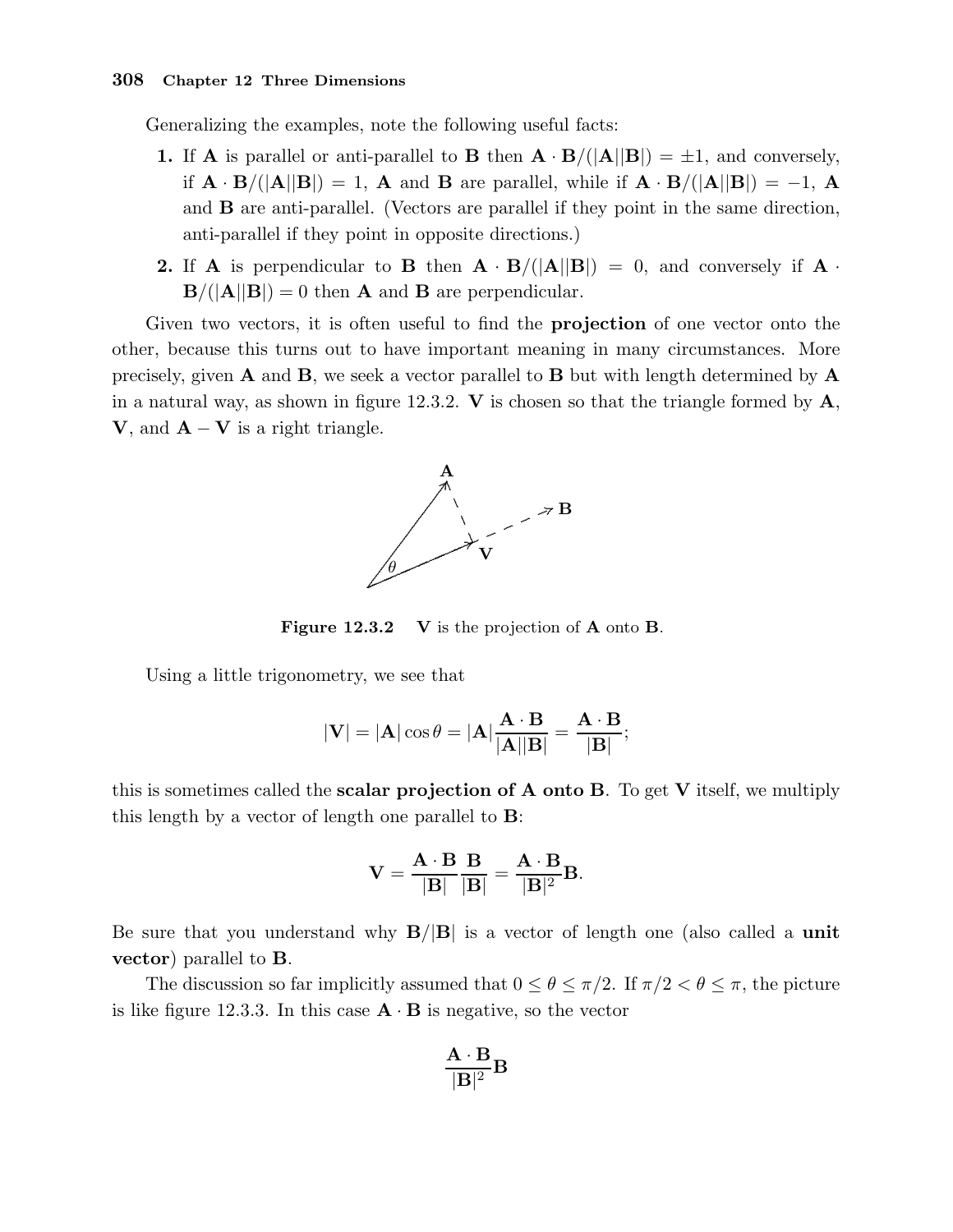is anti-parallel to B, and its length is

$$
\left|\frac{\mathbf{A}\cdot\mathbf{B}}{|\mathbf{B}|}\right|.
$$

So in general, the scalar projection of  $\bf{A}$  onto  $\bf{B}$  may be positive or negative. If it is negative, it means that the projection vector is anti-parallel to B and that the length of the projection vector is the absolute value of the scalar projection. Of course, you can also compute the length of the projection vector as usual, by applying the distance formula to the vector.



Figure 12.3.3 V is the projection of A onto B.

Note that the phrase "projection onto B" is a bit misleading if taken literally; all that B provides is a direction; the length of B has no impact on the final vector. In figure 12.3.4, for example, B is shorter than the projection vector, but this is perfectly acceptable.



Figure 12.3.4 V is the projection of A onto B.

EXAMPLE 12.3.4 Physical force is a vector quantity. It is often necessary to compute the "component" of a force acting in a different direction than the force is being applied. For example, suppose a ten pound weight is resting on an inclined plane—a pitched roof, for example. Gravity exerts a force of ten pounds on the object, directed straight down. It is useful to think of the component of this force directed down and parallel to the roof, and the component down and directly into the roof. These forces are the projections of the force vector onto vectors parallel and perpendicular to the roof. Suppose the roof is tilted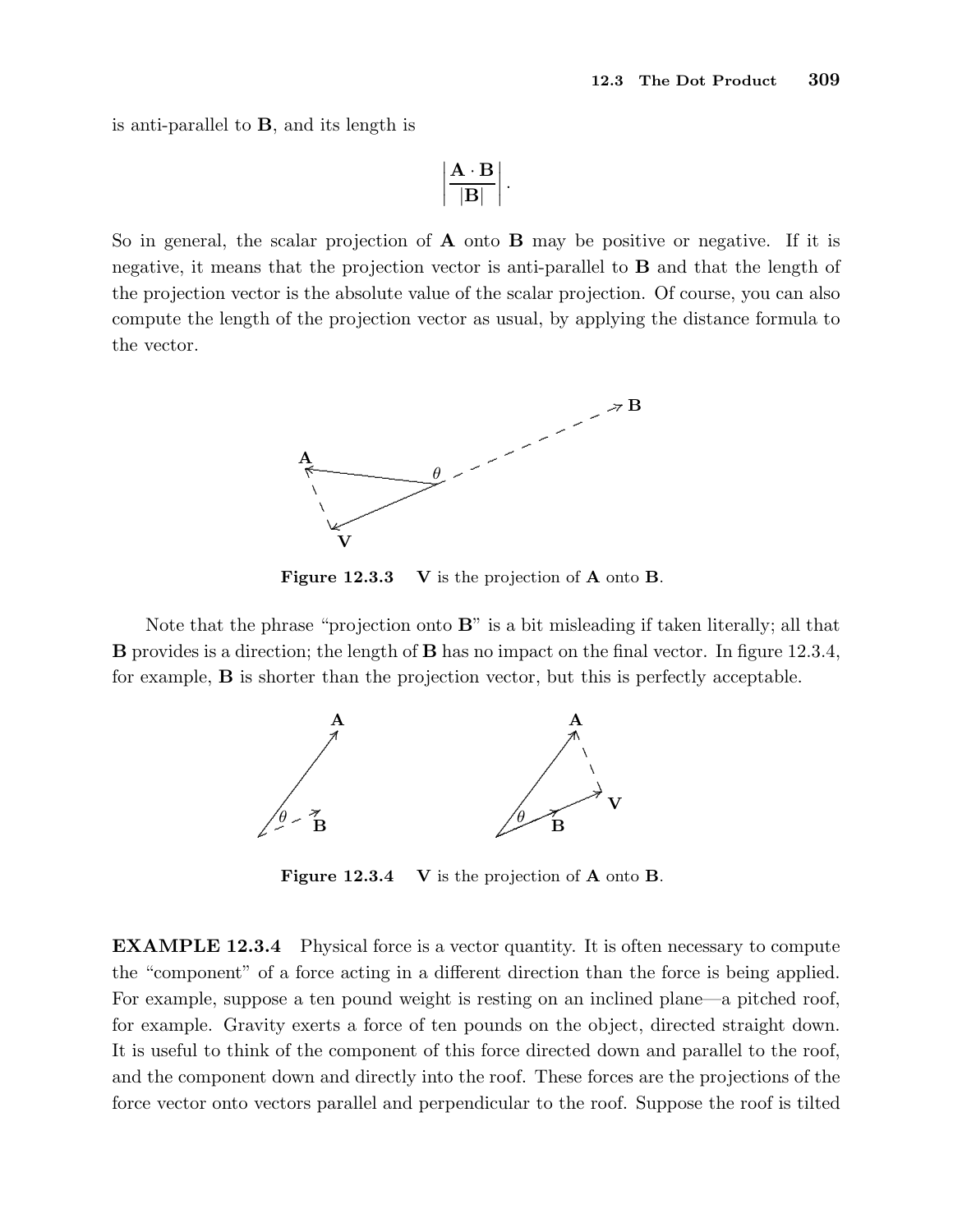at a 30<sup>°</sup> angle, as in figure 12.3.5. A vector parallel to the roof is  $\langle -\sqrt{3}, -1 \rangle$ , and a vector perpendicular to the roof is  $\langle 1, -\sqrt{3} \rangle$ . The force vector is  $\mathbf{F} = \langle 0, -10 \rangle$ . The component of the force directed down the roof is then

$$
\mathbf{F}_1 = \frac{\mathbf{F} \cdot \langle -\sqrt{3}, -1 \rangle}{|\langle -\sqrt{3}, -1 \rangle|^2} \langle -\sqrt{3}, -1 \rangle = \frac{10}{2} \frac{\langle -\sqrt{3}, -1 \rangle}{2} = \langle -5\sqrt{3}/2, -5/2 \rangle
$$

with length 5. The component of the force directed into the roof is

$$
\mathbf{F}_2=\frac{\mathbf{F}\cdot\langle 1,-\sqrt{3}\rangle}{|\langle 1,-\sqrt{3}\rangle|^2}\langle 1,-\sqrt{3}\rangle=\frac{10\sqrt{3}}{2}\frac{\langle 1,-\sqrt{3}\rangle}{2}=\langle 5\sqrt{3}/2,-15/2\rangle
$$

with length  $5\sqrt{3}$ . Thus, a force of 5 pounds is pulling the object down the roof, while a force of  $5\sqrt{3}$  pounds is pulling the object into the roof.  $\Box$ 



Figure 12.3.5 Components of a force.

The dot product has some familiar-looking properties that will be useful later, so we list them here. These may be proved by writing the vectors in coordinate form and then performing the indicated calculations; subsequently it can be easier to use the properties instead of calculating with coordinates.

**THEOREM 12.3.5** If  $u$ ,  $v$ , and  $w$  are vectors and  $a$  is a real number, then

$$
1. u \cdot u = |u|^2
$$

- 2.  $u \cdot v = v \cdot u$
- 3.  $\mathbf{u} \cdot (\mathbf{v} + \mathbf{w}) = \mathbf{u} \cdot \mathbf{v} + \mathbf{u} \cdot \mathbf{w}$
- 4.  $(a\mathbf{u}) \cdot \mathbf{v} = a(\mathbf{u} \cdot \mathbf{v}) = \mathbf{u} \cdot (a\mathbf{v})$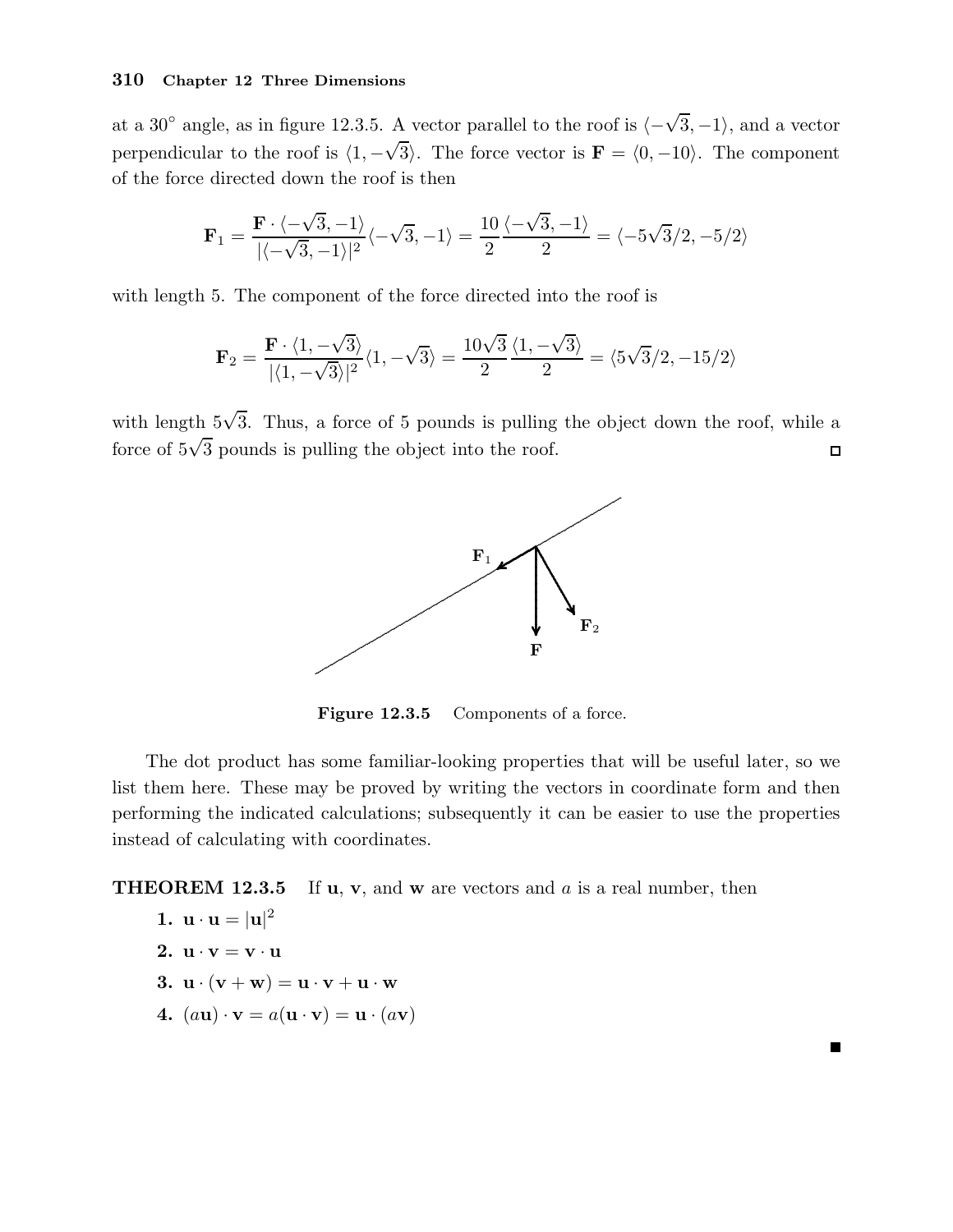#### Exercises 12.3.

- 1. Find  $\langle 1, 1, 1 \rangle \cdot \langle 2, -3, 4 \rangle. \Rightarrow$
- 2. Find  $\langle 1, 2, 0 \rangle \cdot \langle 0, 0, 57 \rangle$ .  $\Rightarrow$
- **3.** Find  $\langle 3, 2, 1 \rangle \cdot \langle 0, 1, 0 \rangle. \Rightarrow$
- 4. Find  $\langle -1, -2, 5 \rangle \cdot \langle 1, 0, -1 \rangle. \Rightarrow$
- 5. Find  $\langle 3, 4, 6 \rangle \cdot \langle 2, 3, 4 \rangle. \Rightarrow$
- 6. Find the cosine of the angle between  $\langle 1, 2, 3 \rangle$  and  $\langle 1, 1, 1 \rangle$ ; use a calculator if necessary to find the angle.  $\Rightarrow$
- 7. Find the cosine of the angle between  $\langle -1, -2, -3 \rangle$  and  $\langle 5, 0, 2 \rangle$ ; use a calculator if necessary to find the angle.  $\Rightarrow$
- 8. Find the cosine of the angle between  $\langle 47, 100, 0 \rangle$  and  $\langle 0, 0, 5 \rangle$ ; use a calculator if necessary to find the angle.  $\Rightarrow$
- **9.** Find the cosine of the angle between  $\langle 1, 0, 1 \rangle$  and  $\langle 0, 1, 1 \rangle$ ; use a calculator if necessary to find the angle.  $\Rightarrow$
- 10. Find the cosine of the angle between  $\langle 2, 0, 0 \rangle$  and  $\langle -1, 1, -1 \rangle$ ; use a calculator if necessary to find the angle.  $\Rightarrow$
- 11. Find the angle between the diagonal of a cube and one of the edges adjacent to the diagonal. ⇒
- 12. Find the scalar and vector projections of  $\langle 1, 2, 3 \rangle$  onto  $\langle 1, 2, 0 \rangle$ . ⇒
- 13. Find the scalar and vector projections of  $\langle 1, 1, 1 \rangle$  onto  $\langle 3, 2, 1 \rangle$ . ⇒
- 14. A 20 pound object sits on a ramp at an angle of  $30^\circ$  from the horizontal, as in figure 12.3.5. Find the force pulling the object down the ramp and the force pulling the object directly into the ramp. ⇒
- 15. A 20 pound object sits on a ramp at an angle of 45<sup>°</sup> from the horizontal. Find the force pulling the object down the ramp and the force pulling the object directly into the ramp.  $\Rightarrow$
- 16. A force of 10 pounds is applied to a wagon, directed at an angle of  $30^{\circ}$  from the horizontal, as shown. Find the component of this force pulling the wagon straight up, and the component pulling it horizontally along the ground.  $\Rightarrow$



Figure 12.3.6 Pulling a wagon.

- 17. A force of 15 pounds is applied to a wagon, directed at an angle of 45° from the horizontal. Find the component of this force pulling the wagon straight up, and the component pulling it horizontally along the ground.  $\Rightarrow$
- 18. A force  $\bf{F}$  is to be applied to a wagon, directed at an angle of 30 $\degree$  from the horizontal. The resulting force pulling the wagon horizontally along the ground is to be 10 pounds. What is the magnitude of the required force  $\mathbf{F}$ ?  $\Rightarrow$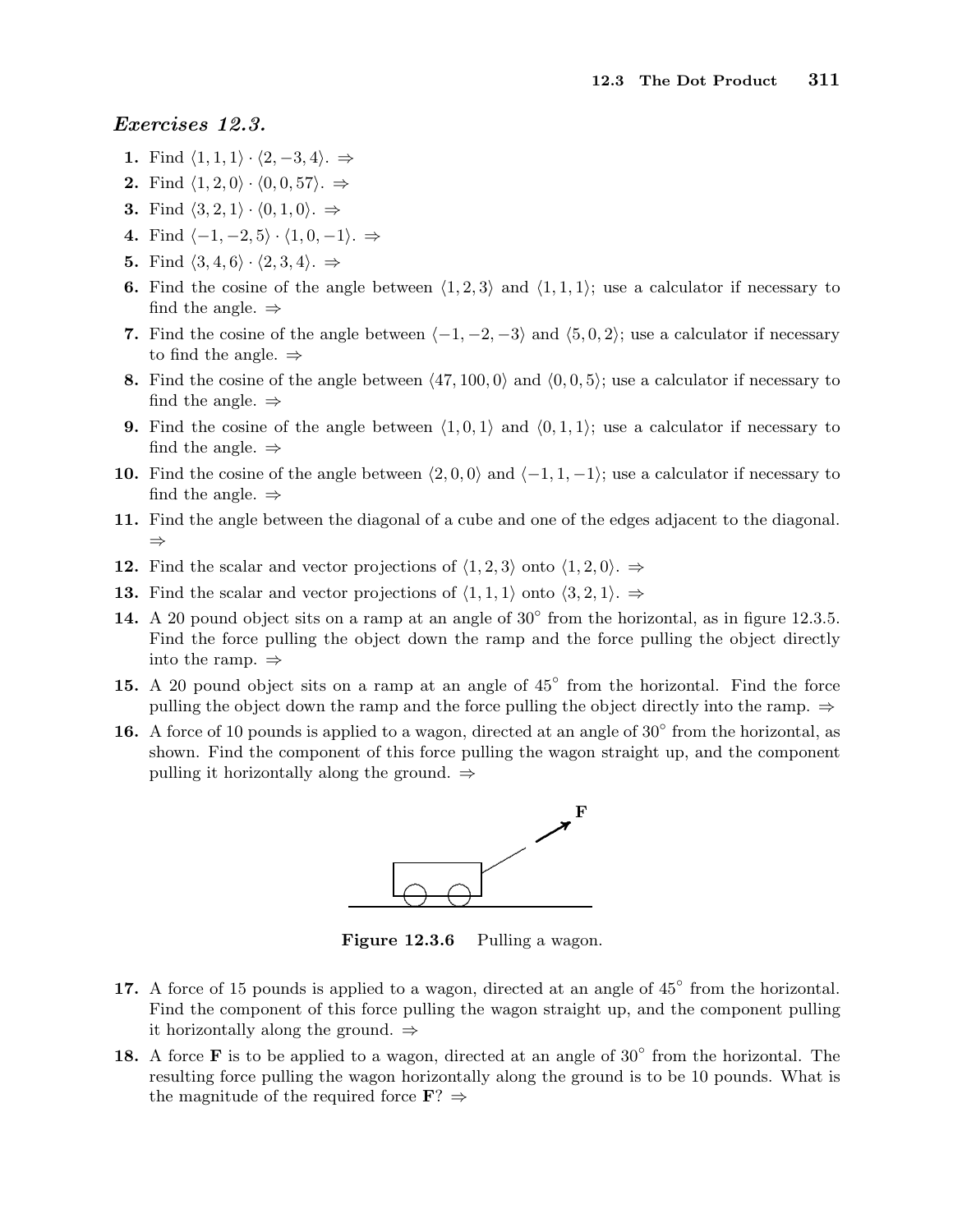- 19. Use the dot product to find a non-zero vector w perpendicular to both  $u = \langle 1, 2, -3 \rangle$  and  $\mathbf{v} = \langle 2, 0, 1 \rangle. \Rightarrow$
- 20. Let  $\mathbf{x} = \langle 1, 1, 0 \rangle$  and  $\mathbf{y} = \langle 2, 4, 2 \rangle$ . Find a unit vector that is perpendicular to both x and y. ⇒
- **21.** Do the three points  $(1, 2, 0), (-2, 1, 1),$  and  $(0, 3, -1)$  form a right triangle?  $\Rightarrow$
- 22. Do the three points  $(1,1,1)$ ,  $(2,3,2)$ , and  $(5,0,-1)$  form a right triangle?  $\Rightarrow$
- **23.** Show that  $|\mathbf{A} \cdot \mathbf{B}| < |\mathbf{A}||\mathbf{B}|$
- **24.** Let **x** and **y** be perpendicular vectors. Use Theorem 12.3.5 to prove that  $|\mathbf{x}|^2 + |\mathbf{y}|^2 = |\mathbf{x} + \mathbf{y}|^2$ . What is this result better known as?
- 25. Prove that the diagonals of a rhombus intersect at right angles.
- **26.** Suppose that  $\mathbf{z} = |\mathbf{x}|\mathbf{y} + |\mathbf{y}|\mathbf{x}$  where **x**, **y**, and **z** are all nonzero vectors. Prove that **z** bisects the angle between **x** and **y**.
- 27. Prove Theorem 12.3.5.

#### 12.4 THE CROSS PRODUCT

Another useful operation: Given two vectors, find a third (non-zero!) vector perpendicular to the first two. There are of course an infinite number of such vectors of different lengths. Nevertheless, let us find one. Suppose  $\mathbf{A} = \langle a_1, a_2, a_3 \rangle$  and  $\mathbf{B} = \langle b_1, b_2, b_3 \rangle$ . We want to find a vector  $\mathbf{v} = \langle v_1, v_2, v_3 \rangle$  with  $\mathbf{v} \cdot \mathbf{A} = \mathbf{v} \cdot \mathbf{B} = 0$ , or

$$
a_1v_1 + a_2v_2 + a_3v_3 = 0,
$$
  

$$
b_1v_1 + b_2v_2 + b_3v_3 = 0.
$$

Multiply the first equation by  $b_3$  and the second by  $a_3$  and subtract to get

$$
b_3a_1v_1 + b_3a_2v_2 + b_3a_3v_3 = 0
$$
  

$$
a_3b_1v_1 + a_3b_2v_2 + a_3b_3v_3 = 0
$$
  

$$
(a_1b_3 - b_1a_3)v_1 + (a_2b_3 - b_2a_3)v_2 = 0
$$

Of course, this equation in two variables has many solutions; a particularly easy one to see is  $v_1 = a_2b_3 - b_2a_3$ ,  $v_2 = b_1a_3 - a_1b_3$ . Substituting back into either of the original equations and solving for  $v_3$  gives  $v_3 = a_1b_2 - b_1a_2$ .

This particular answer to the problem turns out to have some nice properties, and it is dignified with a name: the cross product:

$$
\mathbf{A} \times \mathbf{B} = \langle a_2b_3 - b_2a_3, b_1a_3 - a_1b_3, a_1b_2 - b_1a_2 \rangle.
$$

While there is a nice pattern to this vector, it can be a bit difficult to memorize; here is a convenient mnemonic. The determinant of a two by two matrix is

$$
\begin{vmatrix} a & b \\ c & d \end{vmatrix} = ad - cb.
$$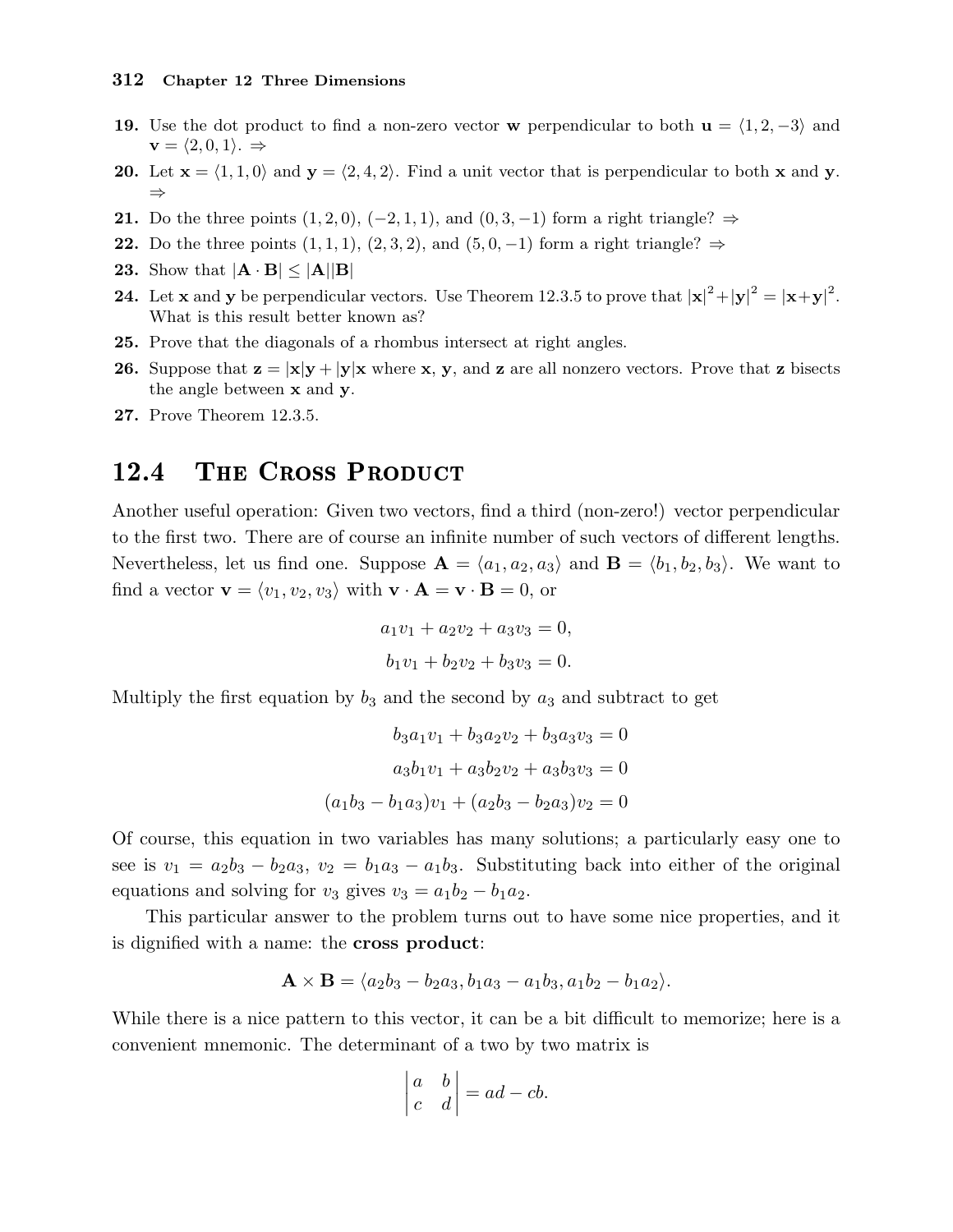This is extended to the determinant of a three by three matrix:

$$
\begin{vmatrix} x & y & z \ a_1 & a_2 & a_3 \ b_1 & b_2 & b_3 \end{vmatrix} = x \begin{vmatrix} a_2 & a_3 \ b_2 & b_3 \end{vmatrix} - y \begin{vmatrix} a_1 & a_3 \ b_1 & b_3 \end{vmatrix} + z \begin{vmatrix} a_1 & a_2 \ b_1 & b_2 \end{vmatrix}
$$
  
=  $x(a_2b_3 - b_2a_3) - y(a_1b_3 - b_1a_3) + z(a_1b_2 - b_1a_2)$   
=  $x(a_2b_3 - b_2a_3) + y(b_1a_3 - a_1b_3) + z(a_1b_2 - b_1a_2)$ .

Each of the two by two matrices is formed by deleting the top row and one column of the three by three matrix; the subtraction of the middle term must also be memorized. This is not the place to extol the uses of the determinant; suffice it to say that determinants are extraordinarily useful and important. Here we want to use it merely as a mnemonic device. You will have noticed that the three expressions in parentheses on the last line are precisely the three coordinates of the cross product; replacing x, y, z by i, j, k gives us

$$
\begin{vmatrix}\n\mathbf{i} & \mathbf{j} & \mathbf{k} \\
a_1 & a_2 & a_3 \\
b_1 & b_2 & b_3\n\end{vmatrix} = (a_2b_3 - b_2a_3)\mathbf{i} - (a_1b_3 - b_1a_3)\mathbf{j} + (a_1b_2 - b_1a_2)\mathbf{k}
$$
  
\n
$$
= (a_2b_3 - b_2a_3)\mathbf{i} + (b_1a_3 - a_1b_3)\mathbf{j} + (a_1b_2 - b_1a_2)\mathbf{k}
$$
  
\n
$$
= \langle a_2b_3 - b_2a_3, b_1a_3 - a_1b_3, a_1b_2 - b_1a_2 \rangle
$$
  
\n
$$
= \mathbf{A} \times \mathbf{B}.
$$

**EXAMPLE 12.4.1** Suppose  $\mathbf{A} = \langle 1, 2, 3 \rangle$ ,  $\mathbf{B} = \langle 4, 5, 6 \rangle$ . Then

$$
\mathbf{A} \times \mathbf{B} = \begin{vmatrix} \mathbf{i} & \mathbf{j} & \mathbf{k} \\ 1 & 2 & 3 \\ 4 & 5 & 6 \end{vmatrix}
$$
  
=  $(2 \cdot 6 - 5 \cdot 3)\mathbf{i} + (4 \cdot 3 - 1 \cdot 6)\mathbf{j} + (1 \cdot 5 - 4 \cdot 2)\mathbf{k}$   
=  $-3\mathbf{i} + 6\mathbf{j} - 3\mathbf{k}$   
=  $\langle -3, 6, -3 \rangle$ 

With a little practice, you should find it easy to eliminate the intermediate steps, going directly from the  $3 \times 3$  matrix to the usual vector form.  $\Box$ 

Given A and B, there are typically two possible directions and an infinite number of magnitudes that will give a vector perpendicular to both A and B. As we have picked a particular one, we should investigate the magnitude and direction.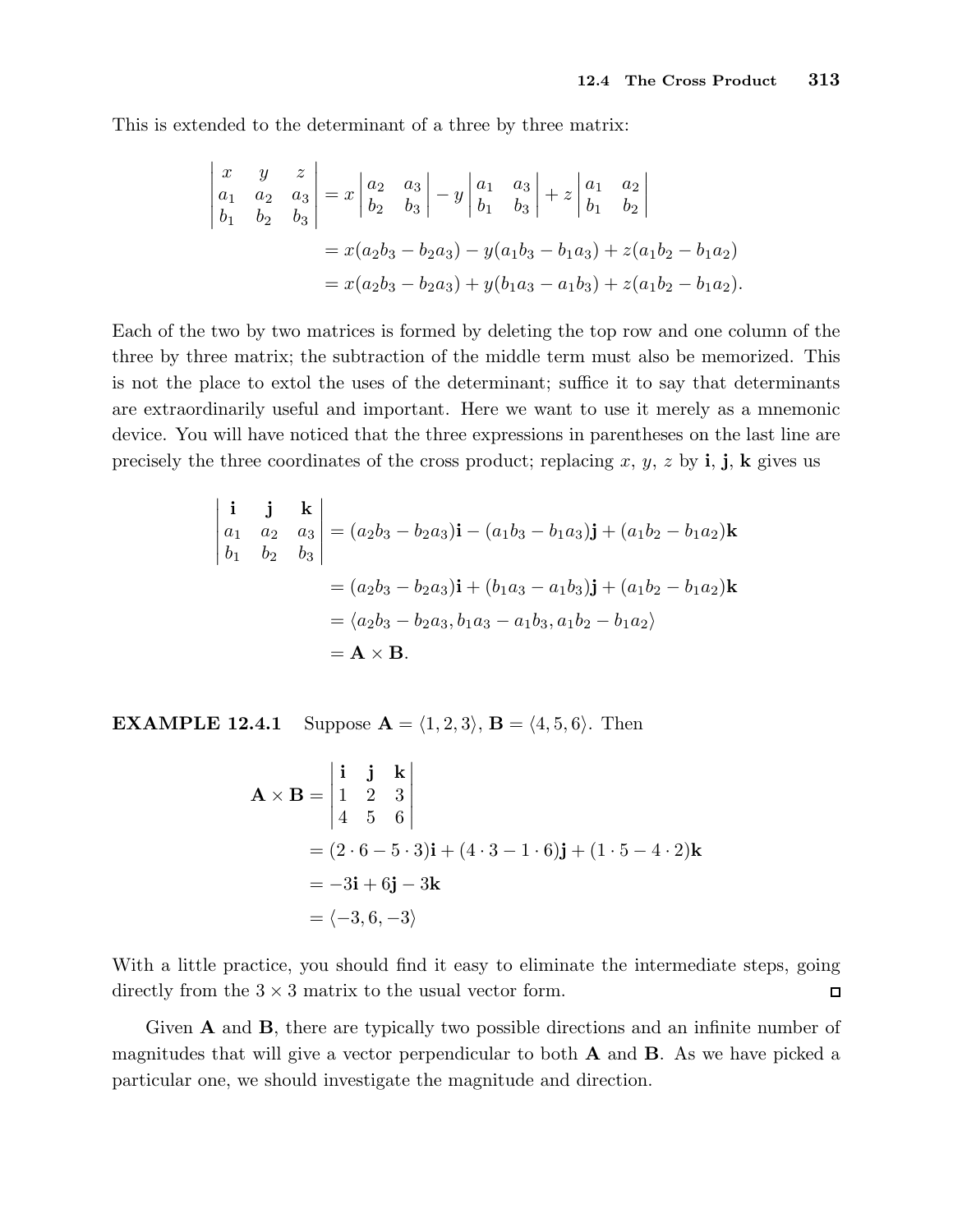We know how to compute the magnitude of  $\mathbf{A} \times \mathbf{B}$ ; it's a bit messy but not difficult. It is somewhat easier to work initially with the square of the magnitude, so as to avoid the square root:

$$
|\mathbf{A} \times \mathbf{B}|^2 = (a_2b_3 - b_2a_3)^2 + (b_1a_3 - a_1b_3)^2 + (a_1b_2 - b_1a_2)^2
$$
  
=  $a_2^2b_3^2 - 2a_2b_3b_2a_3 + b_2^2a_3^2 + b_1^2a_3^2 - 2b_1a_3a_1b_3 + a_1^2b_3^2 + a_1^2b_2^2 - 2a_1b_2b_1a_2 + b_1^2a_2^2$ 

While it is far from obvious, this nasty looking expression can be simplified:

$$
|\mathbf{A} \times \mathbf{B}|^2 = (a_1^2 + a_2^2 + a_3^2)(b_1^2 + b_2^2 + b_3^2) - (a_1b_1 + a_2b_2 + a_3b_3)^2
$$
  
\n
$$
= |\mathbf{A}|^2 |\mathbf{B}|^2 - (\mathbf{A} \cdot \mathbf{B})^2
$$
  
\n
$$
= |\mathbf{A}|^2 |\mathbf{B}|^2 - |\mathbf{A}|^2 |\mathbf{B}|^2 \cos^2 \theta
$$
  
\n
$$
= |\mathbf{A}|^2 |\mathbf{B}|^2 (1 - \cos^2 \theta)
$$
  
\n
$$
= |\mathbf{A}|^2 |\mathbf{B}|^2 \sin^2 \theta
$$
  
\n
$$
|\mathbf{A} \times \mathbf{B}| = |\mathbf{A}| |\mathbf{B}| \sin \theta
$$

The magnitude of  $\mathbf{A} \times \mathbf{B}$  is thus very similar to the dot product. In particular, notice that if **A** is parallel to **B**, the angle between them is zero, so  $\sin \theta = 0$ , so  $|\mathbf{A} \times \mathbf{B}| = 0$ , and likewise if they are anti-parallel,  $\sin \theta = 0$ , and  $|\mathbf{A} \times \mathbf{B}| = 0$ . Conversely, if  $|\mathbf{A} \times \mathbf{B}| = 0$ and  $|{\bf A}|$  and  $|{\bf B}|$  are not zero, it must be that  $\sin \theta = 0$ , so **A** is parallel or anti-parallel to B.

Here is a curious fact about this quantity that turns out to be quite useful later on: Given two vectors, we can put them tail to tail and form a parallelogram, as in figure 12.4.1. The height of the parallelogram, h, is  $|\mathbf{A}|\sin\theta$ , and the base is  $|\mathbf{B}|$ , so the area of the parallelogram is  $|\mathbf{A}||\mathbf{B}|\sin\theta$ , exactly the magnitude of  $|\mathbf{A} \times \mathbf{B}|$ .



Figure 12.4.1 A parallelogram.

What about the direction of the cross product? Remarkably, there is a simple rule that describes the direction. Let's look at a simple example: Let  $\mathbf{A} = \langle a, 0, 0 \rangle$ ,  $\mathbf{B} = \langle b, c, 0 \rangle$ . If the vectors are placed with tails at the origin, **A** lies along the x-axis and **B** lies in the x-y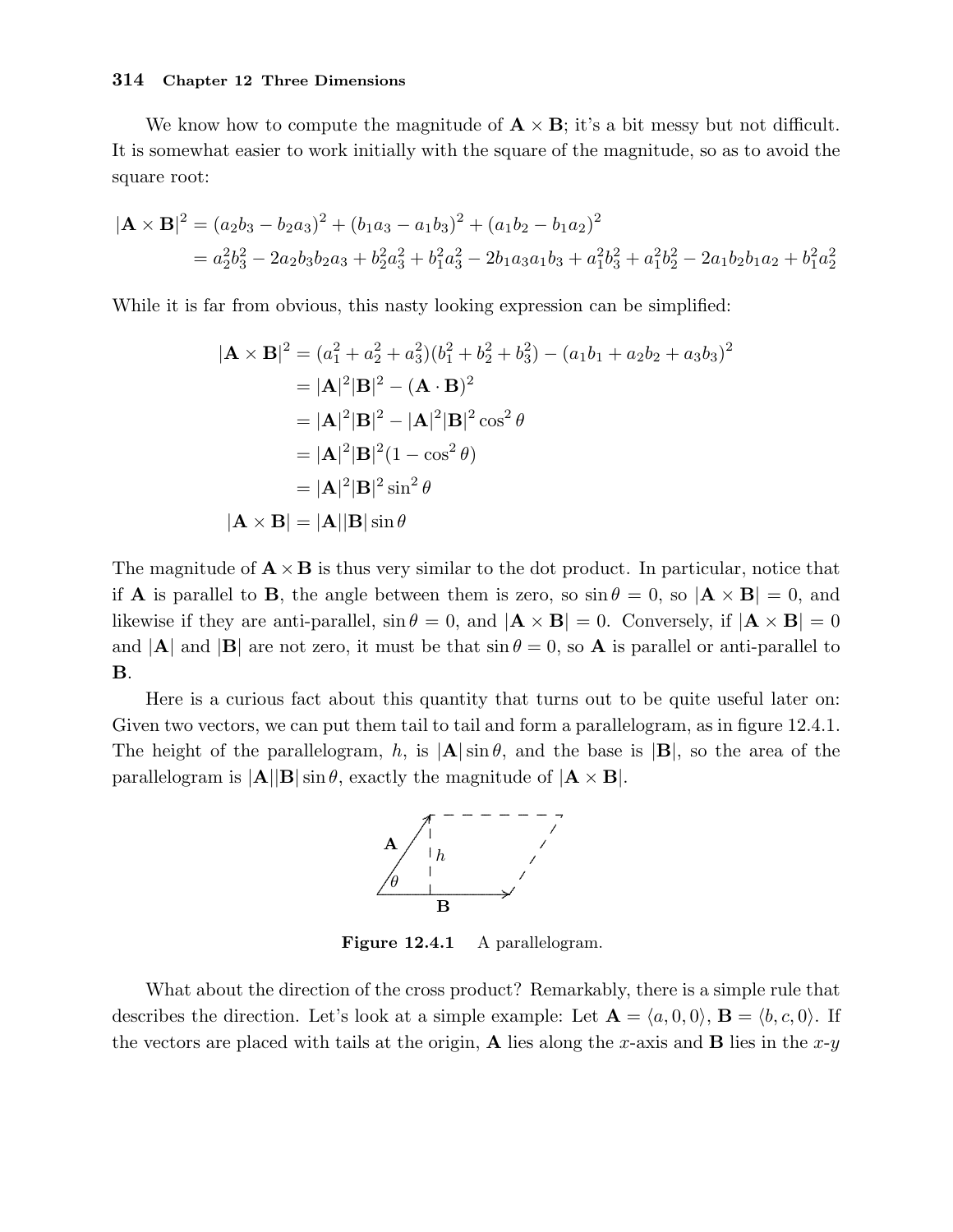plane, so we know the cross product will point either up or down. The cross product is

$$
\mathbf{A} \times \mathbf{B} = \begin{vmatrix} \mathbf{i} & \mathbf{j} & \mathbf{k} \\ a & 0 & 0 \\ b & c & 0 \end{vmatrix} = \langle 0, 0, ac \rangle.
$$

As predicted, this is a vector pointing up or down, depending on the sign of ac. Suppose that  $a > 0$ , so the sign depends only on c: if  $c > 0$ ,  $ac > 0$  and the vector points up; if  $c < 0$ , the vector points down. On the other hand, if  $a < 0$  and  $c > 0$ , the vector points down, while if  $a < 0$  and  $c < 0$ , the vector points up. Here is how to interpret these facts with a single rule: Imagine rotating vector  $\bf{A}$  until it points in the same direction as  $\bf{B}$ ; there are two ways to do this—use the rotation that goes through the smaller angle. If  $a > 0$  and  $c > 0$ , or  $a < 0$  and  $c < 0$ , the rotation will be counter-clockwise when viewed from above; in the other two cases, A must be rotated clockwise to reach B. The rule is: counter-clockwise means up, clockwise means down. If **A** and **B** are any vectors in the  $x-y$ plane, the same rule applies— $\bf{A}$  need not be parallel to the x-axis.

Although it is somewhat difficult computationally to see how this plays out for any two starting vectors, the rule is essentially the same. Place  $A$  and  $B$  tail to tail. The plane in which  $\bf{A}$  and  $\bf{B}$  lie may be viewed from two sides; view it from the side for which  $\bf{A}$ must rotate counter-clockwise to reach **B**; then the vector  $\mathbf{A} \times \mathbf{B}$  points toward you.

This rule is usually called the **right hand rule**. Imagine placing the heel of your right hand at the point where the tails are joined, so that your slightly curled fingers indicate the direction of rotation from  $A$  to  $B$ . Then your thumb points in the direction of the cross product  $\mathbf{A} \times \mathbf{B}$ .

One immediate consequence of these facts is that  $\mathbf{A} \times \mathbf{B} \neq \mathbf{B} \times \mathbf{A}$ , because the two cross products point in the opposite direction. On the other hand, since

$$
|\mathbf{A} \times \mathbf{B}| = |\mathbf{A}||\mathbf{B}|\sin \theta = |\mathbf{B}||\mathbf{A}|\sin \theta = |\mathbf{B} \times \mathbf{A}|,
$$

the lengths of the two cross products are equal, so we know that  $\mathbf{A} \times \mathbf{B} = -(\mathbf{B} \times \mathbf{A})$ .

The cross product has some familiar-looking properties that will be useful later, so we list them here. As with the dot product, these can be proved by performing the appropriate calculations on coordinates, after which we may sometimes avoid such calculations by using the properties.

**THEOREM 12.4.2** If **u**, **v**, and **w** are vectors and a is a real number, then

1.  $\mathbf{u} \times (\mathbf{v} + \mathbf{w}) = \mathbf{u} \times \mathbf{v} + \mathbf{u} \times \mathbf{w}$ 2.  $(v + w) \times u = v \times u + w \times u$ 3. (au)  $\times$  v = a(u  $\times$  v) = u  $\times$  (av) 4.  $\mathbf{u} \cdot (\mathbf{v} \times \mathbf{w}) = (\mathbf{u} \times \mathbf{v}) \cdot \mathbf{w}$ 5.  $\mathbf{u} \times (\mathbf{v} \times \mathbf{w}) = (\mathbf{u} \cdot \mathbf{w})\mathbf{v} - (\mathbf{u} \cdot \mathbf{v})\mathbf{w}$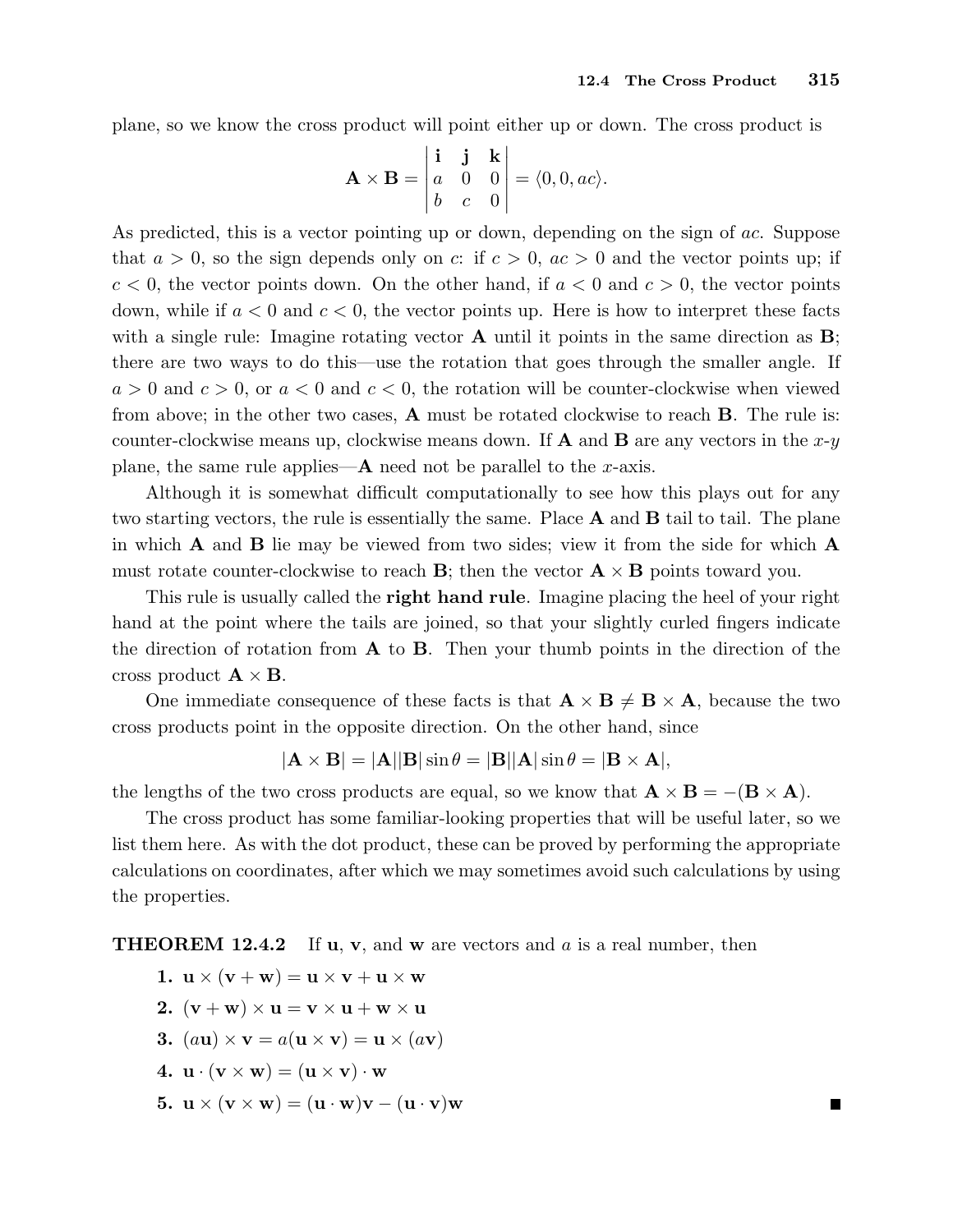#### Exercises 12.4.

- 1. Find the cross product of  $\langle 1, 1, 1 \rangle$  and  $\langle 1, 2, 3 \rangle$ . ⇒
- 2. Find the cross product of  $\langle 1, 0, 2 \rangle$  and  $\langle -1, -2, 4 \rangle$ . ⇒
- 3. Find the cross product of  $\langle -2, 1, 3 \rangle$  and  $\langle 5, 2, -1 \rangle$ . ⇒
- 4. Find the cross product of  $\langle 1, 0, 0 \rangle$  and  $\langle 0, 0, 1 \rangle$ .  $\Rightarrow$
- **5.** Two vectors **u** and **v** are separated by an angle of  $\pi/6$ , and  $|\mathbf{u}| = 2$  and  $|\mathbf{v}| = 3$ . Find  $|\mathbf{u} \times \mathbf{v}|$ . ⇒
- **6.** Two vectors **u** and **v** are separated by an angle of  $\pi/4$ , and  $|\mathbf{u}| = 3$  and  $|\mathbf{v}| = 7$ . Find  $|\mathbf{u} \times \mathbf{v}|$ . ⇒
- 7. Find the area of the parallelogram with vertices  $(0,0), (1,2), (3,7),$  and  $(2,5)$ .  $\Rightarrow$
- 8. Find the area of the parallelogram with vertices  $(0, -1)$ ,  $(3, 4)$ ,  $(1, 6)$ , and  $(-2, 1)$ . ⇒
- 9. Find the area of the triangle with vertices  $(2, 0, 0)$ ,  $(1, 3, 4)$ , and  $(-2, -1, 1)$ . ⇒
- 10. Find the area of the triangle with vertices  $(2, -2, 1)$ ,  $(-3, 2, 3)$ , and  $(3, 3, -2)$ . ⇒
- 11. Find and explain the value of  $(i \times j) \times k$  and  $(i + j) \times (i j)$ .
- 12. Prove that for all vectors **u** and **v**,  $(\mathbf{u} \times \mathbf{v}) \cdot \mathbf{v} = 0$ .
- 13. Prove Theorem 12.4.2.
- 14. Define the triple product of three vectors, x, y, and z, to be the scalar  $x \cdot (y \times z)$ . Show that three vectors lie in the same plane if and only if their triple product is zero. Verify that  $\langle 1, 5, -2 \rangle$ ,  $\langle 4, 3, 0 \rangle$  and  $\langle 6, 13, -4 \rangle$  are coplanar.

## 12.5 Lines and Planes

Lines and planes are perhaps the simplest of curves and surfaces in three dimensional space. They also will prove important as we seek to understand more complicated curves and surfaces.

The equation of a line in two dimensions is  $ax + by = c$ ; it is reasonable to expect that a line in three dimensions is given by  $ax + by + cz = d$ ; reasonable, but wrong—it turns out that this is the equation of a plane.

A plane does not have an obvious "direction" as does a line. It is possible to associate a plane with a direction in a very useful way, however: there are exactly two directions perpendicular to a plane. Any vector with one of these two directions is called normal to the plane. So while there are many normal vectors to a given plane, they are all parallel or anti-parallel to each other.

Suppose two points  $(v_1, v_2, v_3)$  and  $(w_1, w_2, w_3)$  are in a plane; then the vector  $\langle w_1$  $v_1, w_2 - v_2, w_3 - v_3$  is parallel to the plane; in particular, if this vector is placed with its tail at  $(v_1, v_2, v_3)$  then its head is at  $(w_1, w_2, w_3)$  and it lies in the plane. As a result, any vector perpendicular to the plane is perpendicular to  $\langle w_1 - v_1, w_2 - v_2, w_3 - v_3 \rangle$ . In fact, it is easy to see that the plane consists of *precisely* those points  $(w_1, w_2, w_3)$  for which  $\langle w_1 - w_2, w_3 \rangle$  $v_1, w_2 - v_2, w_3 - v_3$  is perpendicular to a normal to the plane, as indicated in figure 12.5.1.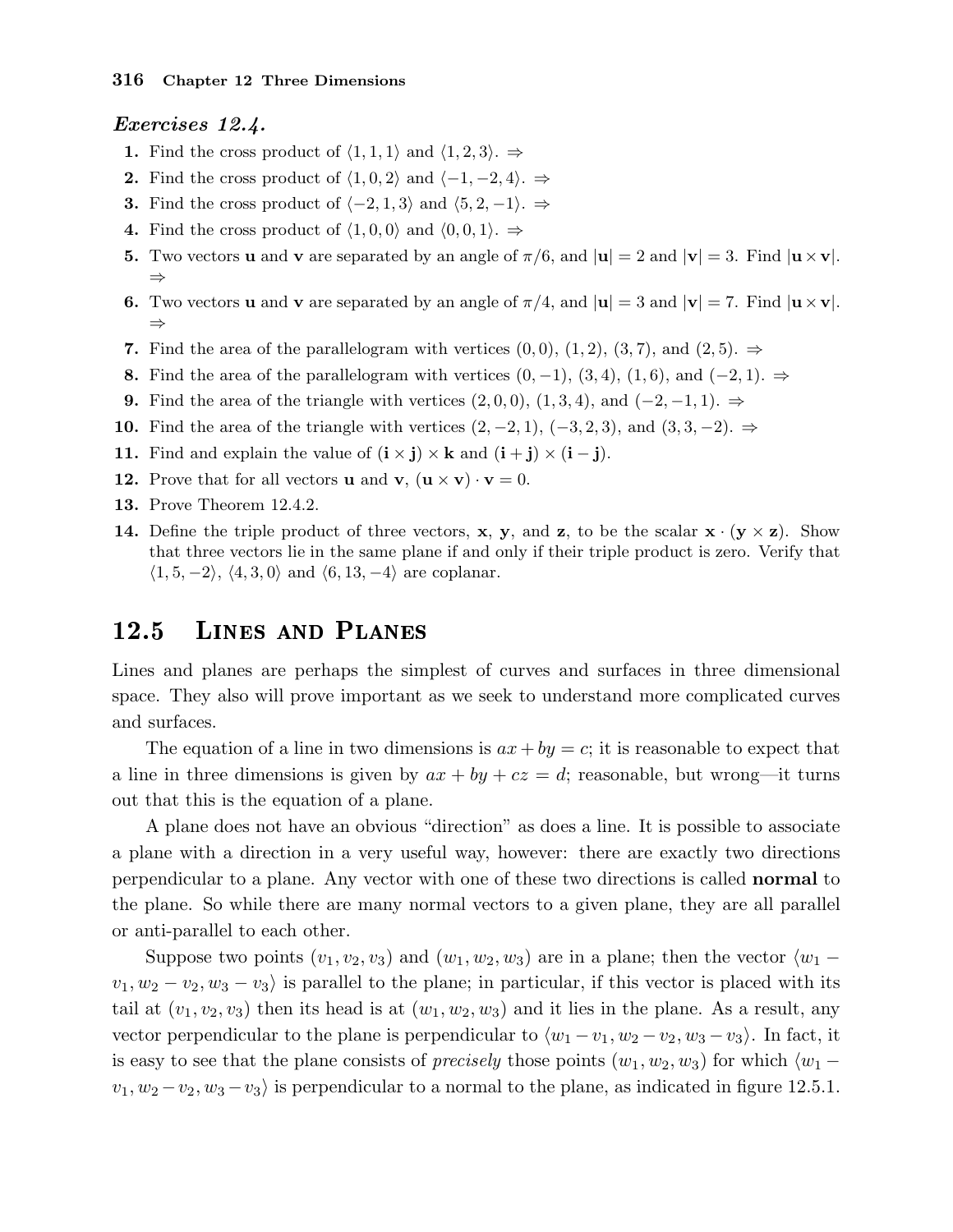That is, suppose we know that  $\langle a, b, c \rangle$  is normal to a plane containing the point  $(v_1, v_2, v_3)$ . Then  $(x, y, z)$  is in the plane if and only if  $\langle a, b, c \rangle$  is perpendicular to  $\langle x-v_1, y-v_2, z-v_3 \rangle$ . In turn, we know that this is true precisely when  $\langle a, b, c \rangle \cdot \langle x - v_1, y - v_2, z - v_3 \rangle = 0$ . Thus,  $(x, y, z)$  is in the plane if and only if

$$
\langle a, b, c \rangle \cdot \langle x - v_1, y - v_2, z - v_3 \rangle = 0
$$
  
\n
$$
a(x - v_1) + b(y - v_2) + c(z - v_3) = 0
$$
  
\n
$$
ax + by + cz - av_1 - bv_2 - cv_3 = 0
$$
  
\n
$$
ax + by + cz = av_1 + bv_2 + cv_3.
$$

Working backwards, note that if  $(x, y, z)$  is a point satisfying  $ax + by + cz = d$  then

$$
ax + by + cz = d
$$

$$
ax + by + cz - d = 0
$$

$$
a(x - d/a) + b(y - 0) + c(z - 0) = 0
$$

$$
\langle a, b, c \rangle \cdot \langle x - d/a, y, z \rangle = 0.
$$

Namely,  $\langle a, b, c \rangle$  is perpendicular to the vector with tail at  $(d/a, 0, 0)$  and head at  $(x, y, z)$ . This means that the points  $(x, y, z)$  that satisfy the equation  $ax + by + cz = d$  form a plane perpendicular to  $\langle a, b, c \rangle$ . (This doesn't work if  $a = 0$ , but in that case we can use b or c in the role of a. That is, either  $a(x - 0) + b(y - d/b) + c(z - 0) = 0$  or  $a(x-0) + b(y-0) + c(z-d/c) = 0.$ 

Thus, given a vector  $\langle a, b, c \rangle$  we know that all planes perpendicular to this vector have the form  $ax + by + cz = d$ , and any surface of this form is a plane perpendicular to  $\langle a, b, c \rangle$ .

**EXAMPLE 12.5.1** Find an equation for the plane perpendicular to  $\langle 1, 2, 3 \rangle$  and containing the point  $(5, 0, 7)$ .

Using the derivation above, the plane is  $1x + 2y + 3z = 1 \cdot 5 + 2 \cdot 0 + 3 \cdot 7 = 26$ . Alternately, we know that the plane is  $x + 2y + 3z = d$ , and to find d we may substitute the known point on the plane to get  $5 + 2 \cdot 0 + 3 \cdot 7 = d$ , so  $d = 26$ . We could also write this simply as  $(x-5)+2(y)+3(z-7)=0$ , which is for many purposes a fine representation; it can always be multiplied out to give  $x + 2y + 3z = 26$ .  $\Box$ 

**EXAMPLE 12.5.2** Find a vector normal to the plane  $2x - 3y + z = 15$ .

One example is  $\langle 2, -3, 1 \rangle$ . Any vector parallel or anti-parallel to this works as well, so for example  $-2\langle 2, -3, 1 \rangle = \langle -4, 6, -2 \rangle$  is also normal to the plane.  $\Box$ 

We will frequently need to find an equation for a plane given certain information about the plane. While there may occasionally be slightly shorter ways to get to the desired result,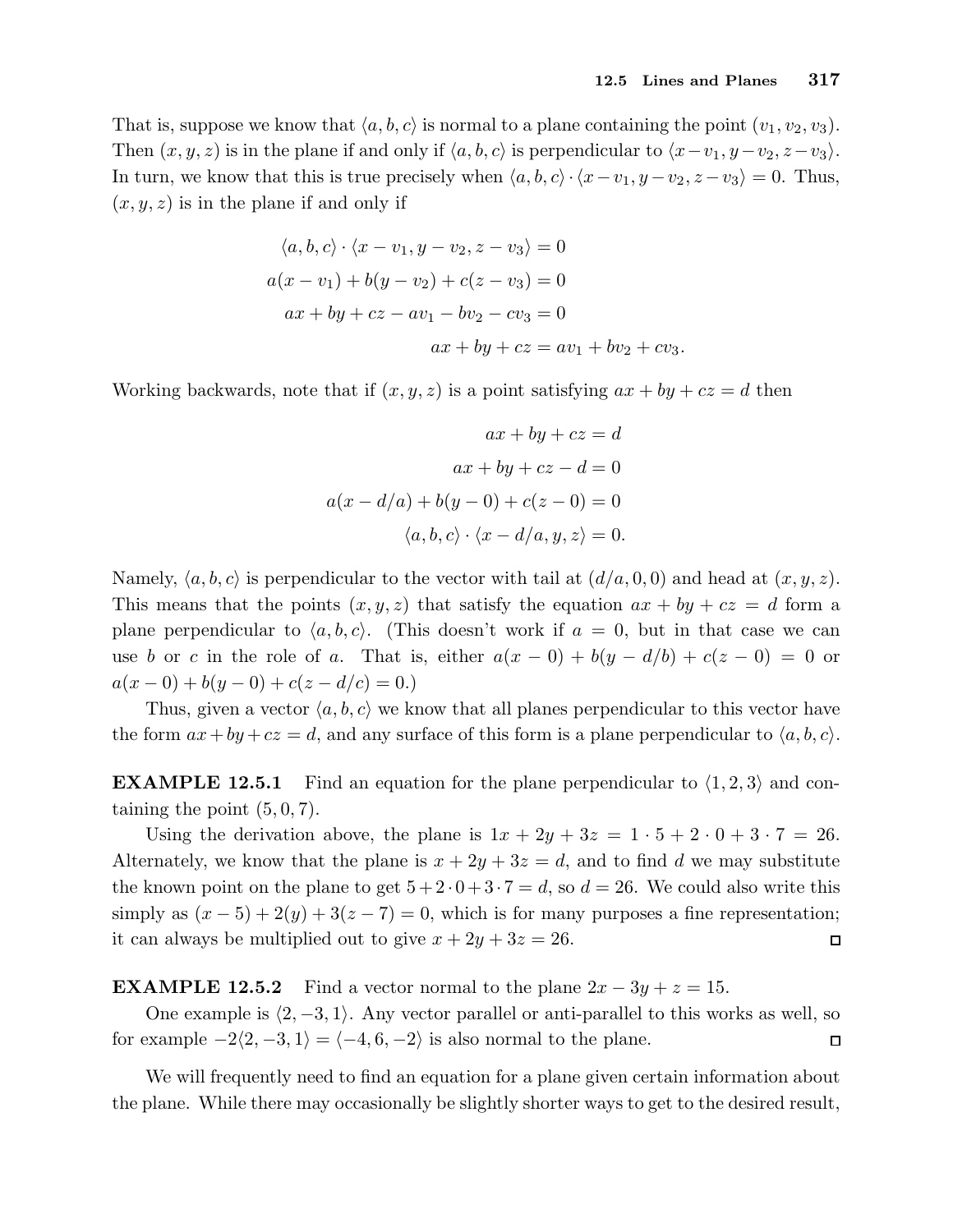

Figure 12.5.1 A plane defined via vectors perpendicular to a normal. (AP)

it is always possible, and usually advisable, to use the given information to find a normal to the plane and a point on the plane, and then to find the equation as above.

**EXAMPLE 12.5.3** The planes  $x - z = 1$  and  $y + 2z = 3$  intersect in a line. Find a third plane that contains this line and is perpendicular to the plane  $x + y - 2z = 1$ .

First, we note that two planes are perpendicular if and only if their normal vectors are perpendicular. Thus, we seek a vector  $\langle a, b, c \rangle$  that is perpendicular to  $\langle 1, 1, -2 \rangle$ . In addition, since the desired plane is to contain a certain line,  $\langle a, b, c \rangle$  must be perpendicular to any vector parallel to this line. Since  $\langle a, b, c \rangle$  must be perpendicular to two vectors, we may find it by computing the cross product of the two. So we need a vector parallel to the line of intersection of the given planes. For this, it suffices to know two points on the line. To find two points on this line, we must find two points that are simultaneously on the two planes,  $x - z = 1$  and  $y + 2z = 3$ . Any point on both planes will satisfy  $x - z = 1$  and  $y + 2z = 3$ . It is easy to find values for x and z satisfying the first, such as  $x = 1, z = 0$ and  $x = 2, z = 1$ . Then we can find corresponding values for y using the second equation, namely  $y = 3$  and  $y = 1$ , so  $(1, 3, 0)$  and  $(2, 1, 1)$  are both on the line of intersection because both are on both planes. Now  $\langle 2-1, 1-3, 1-0 \rangle = \langle 1, -2, 1 \rangle$  is parallel to the line. Finally, we may choose  $\langle a, b, c \rangle = \langle 1, 1, -2 \rangle \times \langle 1, -2, 1 \rangle = \langle -3, -3, -3 \rangle$ . While this vector will do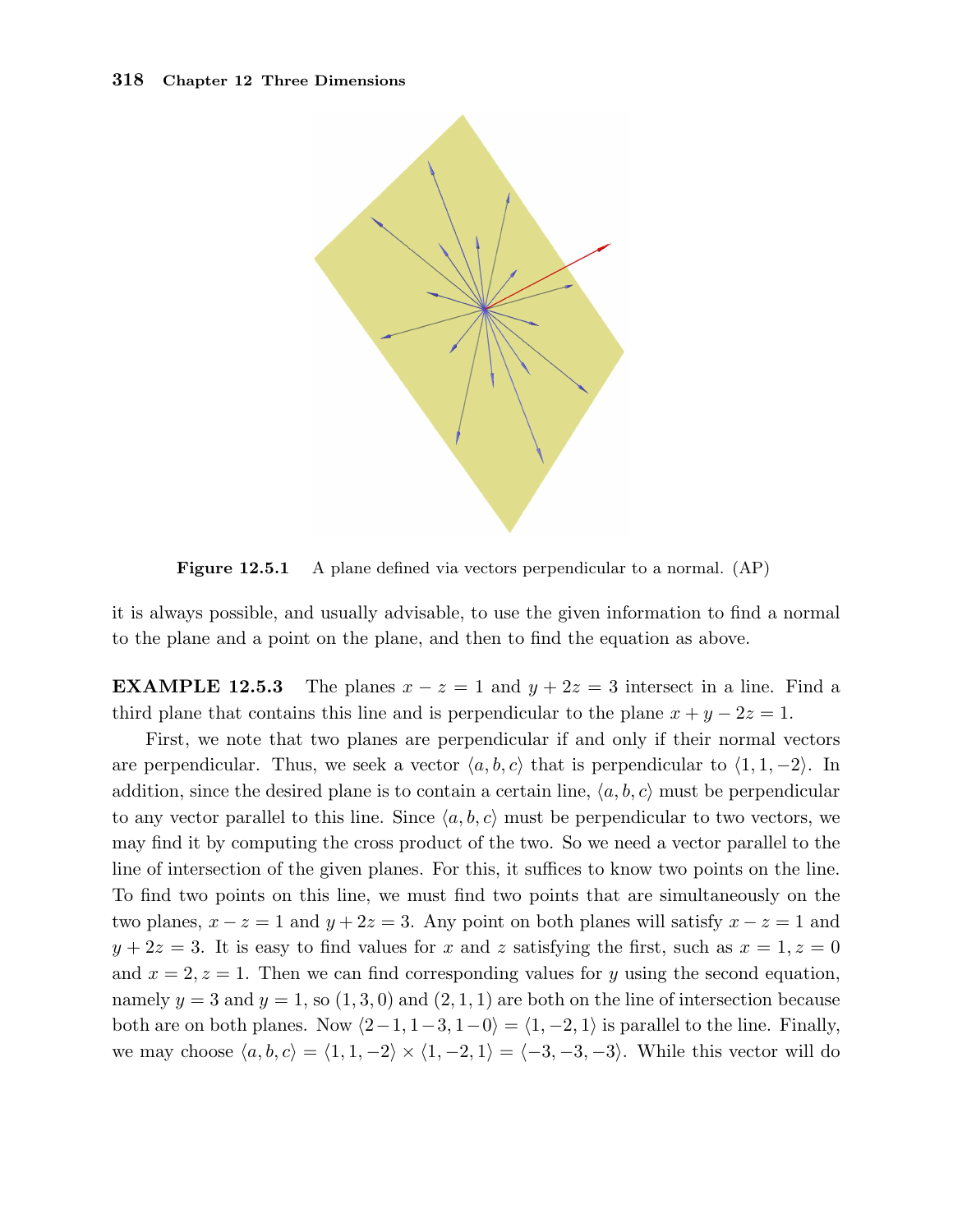perfectly well, any vector parallel or anti-parallel to it will work as well, so for example we might choose  $\langle 1, 1, 1 \rangle$  which is anti-parallel to it.

Now we know that  $\langle 1, 1, 1 \rangle$  is normal to the desired plane and  $(2, 1, 1)$  is a point on the plane. Therefore an equation of the plane is  $x + y + z = 4$ . As a quick check, since  $(1, 3, 0)$  is also on the line, it should be on the plane; since  $1 + 3 + 0 = 4$ , we see that this is indeed the case.

Note that had we used  $\langle -3, -3, -3 \rangle$  as the normal, we would have discovered the equation  $-3x-3y-3z = -12$ , then we might well have noticed that we could divide both sides by  $-3$  to get the equivalent  $x + y + z = 4$ .  $\Box$ 

So we now understand equations of planes; let us turn to lines. Unfortunately, it turns out to be quite inconvenient to represent a typical line with a single equation; we need to approach lines in a different way.

Unlike a plane, a line in three dimensions does have an obvious direction, namely, the direction of any vector parallel to it. In fact a line can be defined and uniquely identified by providing one point on the line and a vector parallel to the line (in one of two possible directions). That is, the line consists of exactly those points we can reach by starting at the point and going for some distance in the direction of the vector. Let's see how we can translate this into more mathematical language.

Suppose a line contains the point  $(v_1, v_2, v_3)$  and is parallel to the vector  $\langle a, b, c \rangle$ ; we call  $\langle a, b, c \rangle$  a direction vector for the line. If we place the vector  $\langle v_1, v_2, v_3 \rangle$  with its tail at the origin and its head at  $(v_1, v_2, v_3)$ , and if we place the vector  $\langle a, b, c \rangle$  with its tail at  $(v_1, v_2, v_3)$ , then the head of  $\langle a, b, c \rangle$  is at a point on the line. We can get to any point on the line by doing the same thing, except using  $t\langle a, b, c \rangle$  in place of  $\langle a, b, c \rangle$ , where t is some real number. Because of the way vector addition works, the point at the head of the vector  $t\langle a, b, c \rangle$  is the point at the head of the vector  $\langle v_1, v_2, v_3 \rangle + t\langle a, b, c \rangle$ , namely  $(v_1 + ta, v_2 + tb, v_3 + tc);$  see figure 12.5.2.



Figure 12.5.2 Vector form of a line.

In other words, as t runs through all possible real values, the vector  $\langle v_1, v_2, v_3 \rangle + t \langle a, b, c \rangle$ points to every point on the line when its tail is placed at the origin. Another common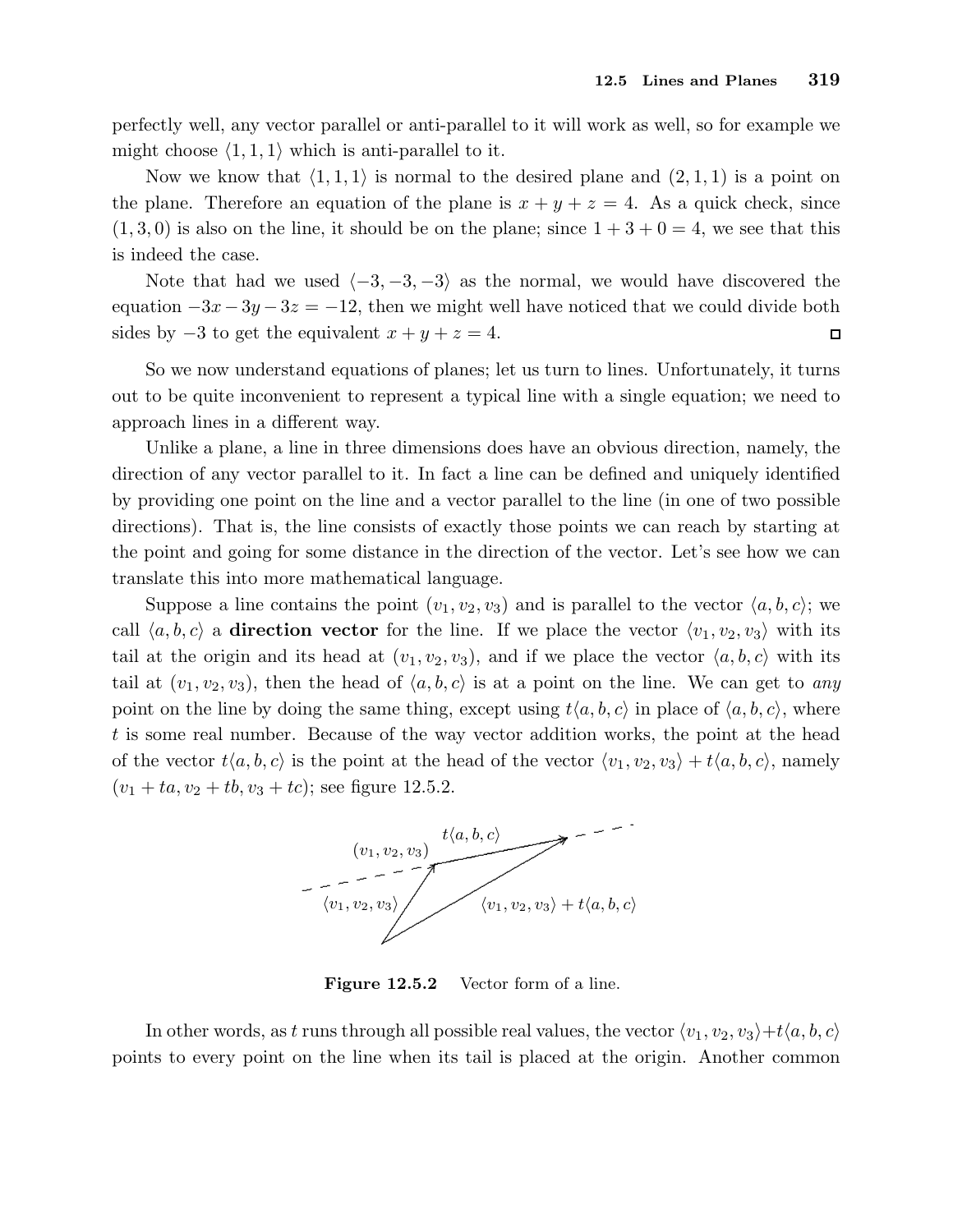way to write this is as a set of **parametric equations**:

$$
x = v_1 + ta
$$
  $y = v_2 + tb$   $z = v_3 + tc$ .

It is occasionally useful to use this form of a line even in two dimensions; a vector form for a line in the x-y plane is  $\langle v_1, v_2 \rangle + t\langle a, b \rangle$ , which is the same as  $\langle v_1, v_2, 0 \rangle + t\langle a, b, 0 \rangle$ .

**EXAMPLE 12.5.4** Find a vector expression for the line through  $(6, 1, -3)$  and  $(2, 4, 5)$ . To get a vector parallel to the line we subtract  $\langle 6, 1, -3 \rangle - \langle 2, 4, 5 \rangle = \langle 4, -3, -8 \rangle$ . The line is then given by  $\langle 2, 4, 5 \rangle + t\langle 4, -3, -8 \rangle$ ; there are of course many other possibilities, such as  $\langle 6, 1, -3 \rangle + t \langle 4, -3, -8 \rangle$ .  $\Box$ 

**EXAMPLE 12.5.5** Determine whether the lines  $\langle 1, 1, 1 \rangle + t\langle 1, 2, -1 \rangle$  and  $\langle 3, 2, 1 \rangle +$  $t\langle -1, -5, 3 \rangle$  are parallel, intersect, or neither.

In two dimensions, two lines either intersect or are parallel; in three dimensions, lines that do not intersect might not be parallel. In this case, since the direction vectors for the lines are not parallel or anti-parallel we know the lines are not parallel. If they intersect, there must be two values a and b so that  $\langle 1, 1, 1 \rangle + a\langle 1, 2, -1 \rangle = \langle 3, 2, 1 \rangle + b\langle -1, -5, 3 \rangle$ , that is,

$$
1 + a = 3 - b
$$

$$
1 + 2a = 2 - 5b
$$

$$
1 - a = 1 + 3b
$$

This gives three equations in two unknowns, so there may or may not be a solution in general. In this case, it is easy to discover that  $a = 3$  and  $b = -1$  satisfies all three equations, so the lines do intersect at the point  $(4, 7, -2)$ .  $\Box$ 

**EXAMPLE 12.5.6** Find the distance from the point  $(1, 2, 3)$  to the plane  $2x-y+3z=5$ . The distance from a point  $P$  to a plane is the shortest distance from  $P$  to any point on the plane; this is the distance measured from P perpendicular to the plane; see figure 12.5.3. This distance is the absolute value of the scalar projection of  $\overrightarrow{QP}$  onto a normal vector **n**, where  $Q$  is any point on the plane. It is easy to find a point on the plane, say  $(1, 0, 1)$ . Thus the distance is

$$
\frac{\overrightarrow{QP} \cdot \mathbf{n}}{|\mathbf{n}|} = \frac{\langle 0, 2, 2 \rangle \cdot \langle 2, -1, 3 \rangle}{|\langle 2, -1, 3 \rangle|} = \frac{4}{\sqrt{14}}.
$$

 $\Box$ 

**EXAMPLE 12.5.7** Find the distance from the point  $(-1, 2, 1)$  to the line  $\langle 1, 1, 1 \rangle$  +  $t(2, 3, -1)$ . Again we want the distance measured perpendicular to the line, as indicated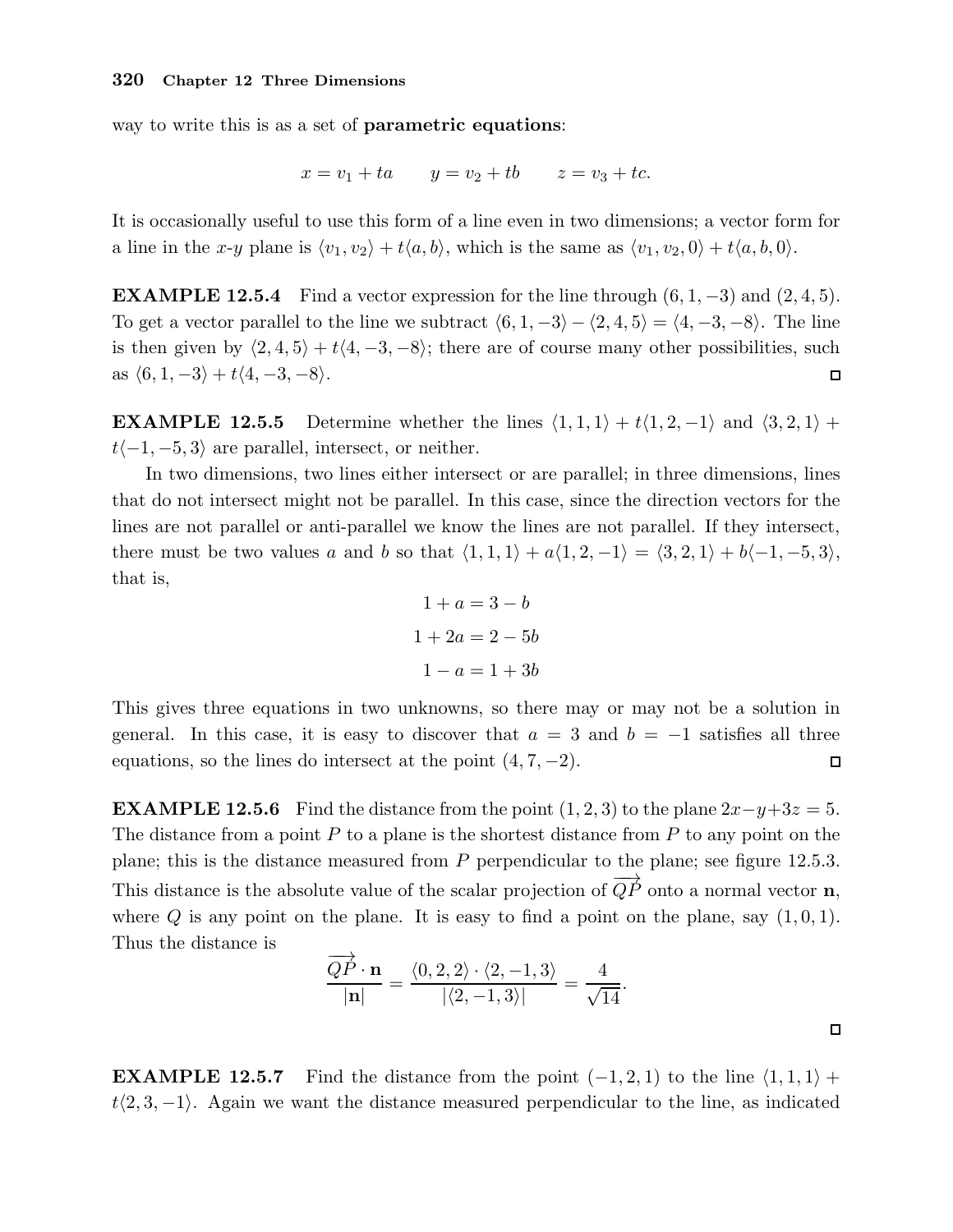

Figure 12.5.3 Distance from a point to a plane.

in figure 12.5.4. The desired distance is

$$
|\overrightarrow{QP}|\sin\theta=\frac{|\overrightarrow{QP}\times\mathbf{A}|}{|\mathbf{A}|},
$$

where  $\bf{A}$  is any vector parallel to the line. From the equation of the line, we can use  $Q=(1,1,1)$  and  $\mathbf{A}=\langle 2, 3, -1\rangle,$  so the distance is

$$
\frac{\left| \langle -2, 1, 0 \rangle \times \langle 2, 3, -1 \rangle \right|}{\sqrt{14}} = \frac{\left| \langle -1, -2, -8 \rangle \right|}{\sqrt{14}} = \frac{\sqrt{69}}{\sqrt{14}}.
$$

Figure 12.5.4 Distance from a point to a line.

#### Exercises 12.5.

- 1. Find an equation of the plane containing  $(6, 2, 1)$  and perpendicular to  $\langle 1, 1, 1 \rangle$ .  $\Rightarrow$
- 2. Find an equation of the plane containing  $(-1, 2, -3)$  and perpendicular to  $\langle 4, 5, -1 \rangle$ . ⇒
- 3. Find an equation of the plane containing  $(1, 2, -3)$ ,  $(0, 1, -2)$  and  $(1, 2, -2)$ . ⇒

θ

 $\pmb Q$ 

........ ....... .......  $\epsilon$ ........

•

.

- 4. Find an equation of the plane containing  $(1,0,0)$ ,  $(4,2,0)$  and  $(3,2,1)$ .  $\Rightarrow$
- 5. Find an equation of the plane containing  $(1, 0, 0)$  and the line  $\langle 1, 0, 2 \rangle + t \langle 3, 2, 1 \rangle$ . ⇒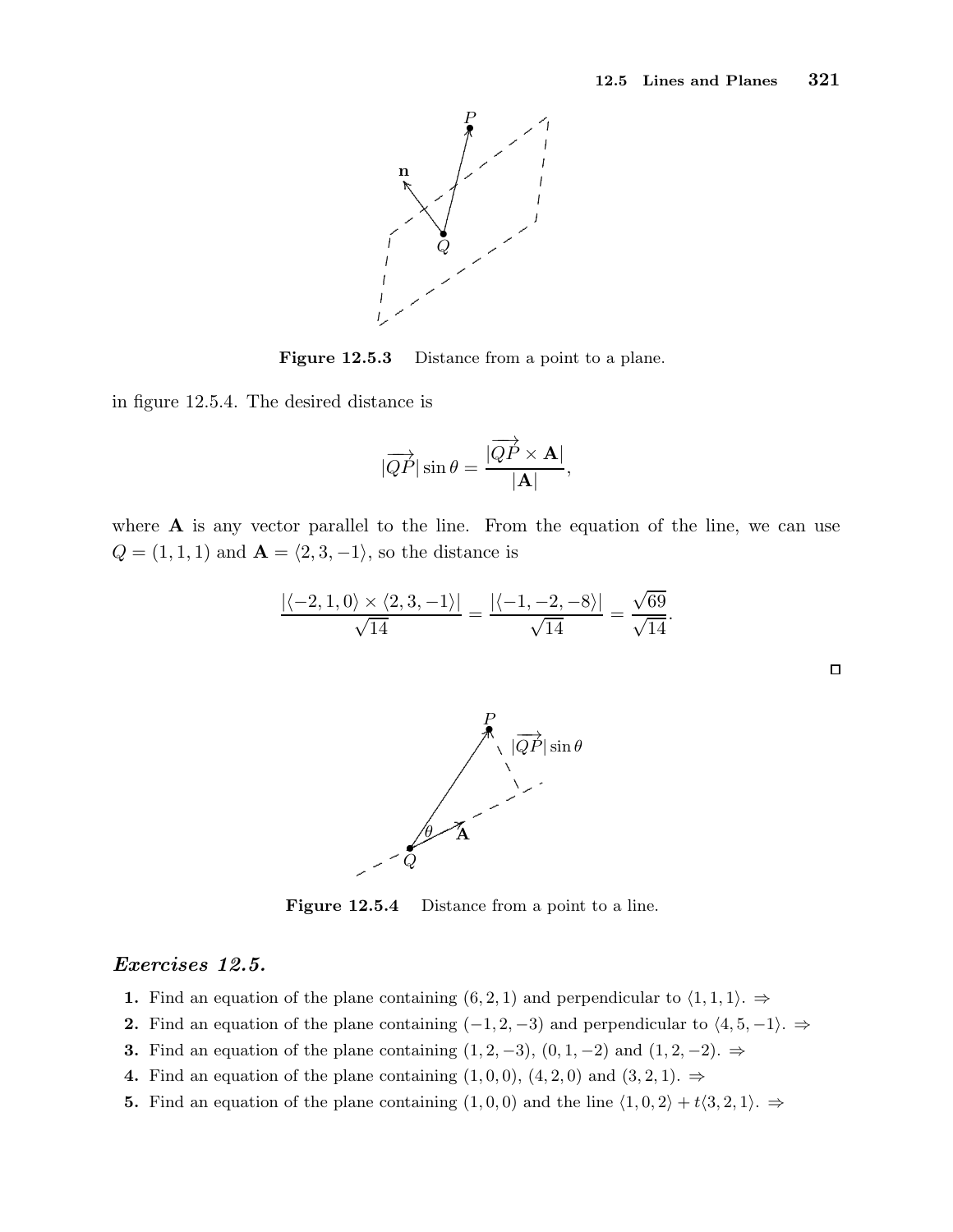- 6. Find an equation of the plane containing the line of intersection of  $x + y + z = 1$  and  $x - y + 2z = 2$ , and perpendicular to the plane  $2x + 3y - z = 4$ .
- 7. Find an equation of the plane containing the line of intersection of  $x + 2y z = 3$  and  $3x - y + 4z = 7$ , and perpendicular to the plane  $6x - y + 3z = 16$ .  $\Rightarrow$
- 8. Find an equation of the plane containing the line of intersection of  $x + 3y z = 6$  and  $2x + 2y - 3z = 8$ , and perpendicular to the plane  $3x + y - z = 11$ .  $\Rightarrow$
- 9. Find an equation of the line through  $(1,0,3)$  and  $(1,2,4)$ .  $\Rightarrow$
- 10. Find an equation of the line through  $(1, 0, 3)$  and perpendicular to the plane  $x + 2y z = 1$ . ⇒
- 11. Find an equation of the line through the origin and perpendicular to the plane  $x + y z = 2$ . ⇒
- 12. Find a and c so that  $(a, 1, c)$  is on the line through  $(0, 2, 3)$  and  $(2, 7, 5)$ .  $\Rightarrow$
- 13. Explain how to discover the solution in example 12.5.5.
- **14.** Determine whether the lines  $\langle 1, 3, -1 \rangle + t\langle 1, 1, 0 \rangle$  and  $\langle 0, 0, 0 \rangle + t\langle 1, 4, 5 \rangle$  are parallel, intersect, or neither. ⇒
- 15. Determine whether the lines  $\langle 1, 0, 2 \rangle + t\langle -1, -1, 2 \rangle$  and  $\langle 4, 4, 2 \rangle + t\langle 2, 2, -4 \rangle$  are parallel, intersect, or neither. ⇒
- **16.** Determine whether the lines  $\langle 1, 2, -1 \rangle + t\langle 1, 2, 3 \rangle$  and  $\langle 1, 0, 1 \rangle + t\langle 2/3, 2, 4/3 \rangle$  are parallel, intersect, or neither. ⇒
- 17. Determine whether the lines  $\langle 1, 1, 2 \rangle + t\langle 1, 2, -3 \rangle$  and  $\langle 2, 3, -1 \rangle + t\langle 2, 4, -6 \rangle$  are parallel, intersect, or neither. ⇒
- 18. Find a unit normal vector to each of the coordinate planes.
- 19. Show that  $\langle 2, 1, 3 \rangle + t\langle 1, 1, 2 \rangle$  and  $\langle 3, 2, 5 \rangle + s\langle 2, 2, 4 \rangle$  are the same line.
- 20. Give a prose description for each of the following processes:
	- a. Given two distinct points, find the line that goes through them.
	- b. Given three points (not all on the same line), find the plane that goes through them. Why do we need the caveat that not all points be on the same line?
	- c. Given a line and a point not on the line, find the plane that contains them both.
	- d. Given a plane and a point not on the plane, find the line that is perpendicular to the plane through the given point.
- 21. Find the distance from  $(2,2,2)$  to  $x+y+z=-1. \Rightarrow$
- 22. Find the distance from  $(2, -1, -1)$  to  $2x 3y + z = 2$ .  $\Rightarrow$
- 23. Find the distance from  $(2, -1, 1)$  to  $\langle 2, 2, 0 \rangle + t\langle 1, 2, 3 \rangle$ . ⇒
- 24. Find the distance from  $(1, 0, 1)$  to  $\langle 3, 2, 1 \rangle + t\langle 2, -1, -2 \rangle$ . ⇒
- 25. Find the distance between the lines  $\langle 5, 3, 1 \rangle + t\langle 2, 4, 3 \rangle$  and  $\langle 6, 1, 0 \rangle + t\langle 3, 5, 7 \rangle$ . ⇒
- 26. Find the distance between the lines  $\langle 2, 1, 3 \rangle + t\langle -1, 2, -3 \rangle$  and  $\langle 1, -3, 4 \rangle + t\langle 4, -4, 1 \rangle$ . ⇒
- 27. Find the distance between the lines  $\langle 1, 2, 3 \rangle + t\langle 2, -1, 3 \rangle$  and  $\langle 4, 5, 6 \rangle + t\langle -4, 2, -6 \rangle$ . ⇒
- 28. Find the distance between the lines  $\langle 3, 2, 1 \rangle + t(1, 4, -1)$  and  $\langle 3, 1, 3 \rangle + t(2, 8, -2)$ .  $\Rightarrow$
- 29. Find the cosine of the angle between the planes  $x + y + z = 2$  and  $x + 2y + 3z = 8$ .
- **30.** Find the cosine of the angle between the planes  $x y + 2z = 2$  and  $3x 2y + z = 5$ .  $\Rightarrow$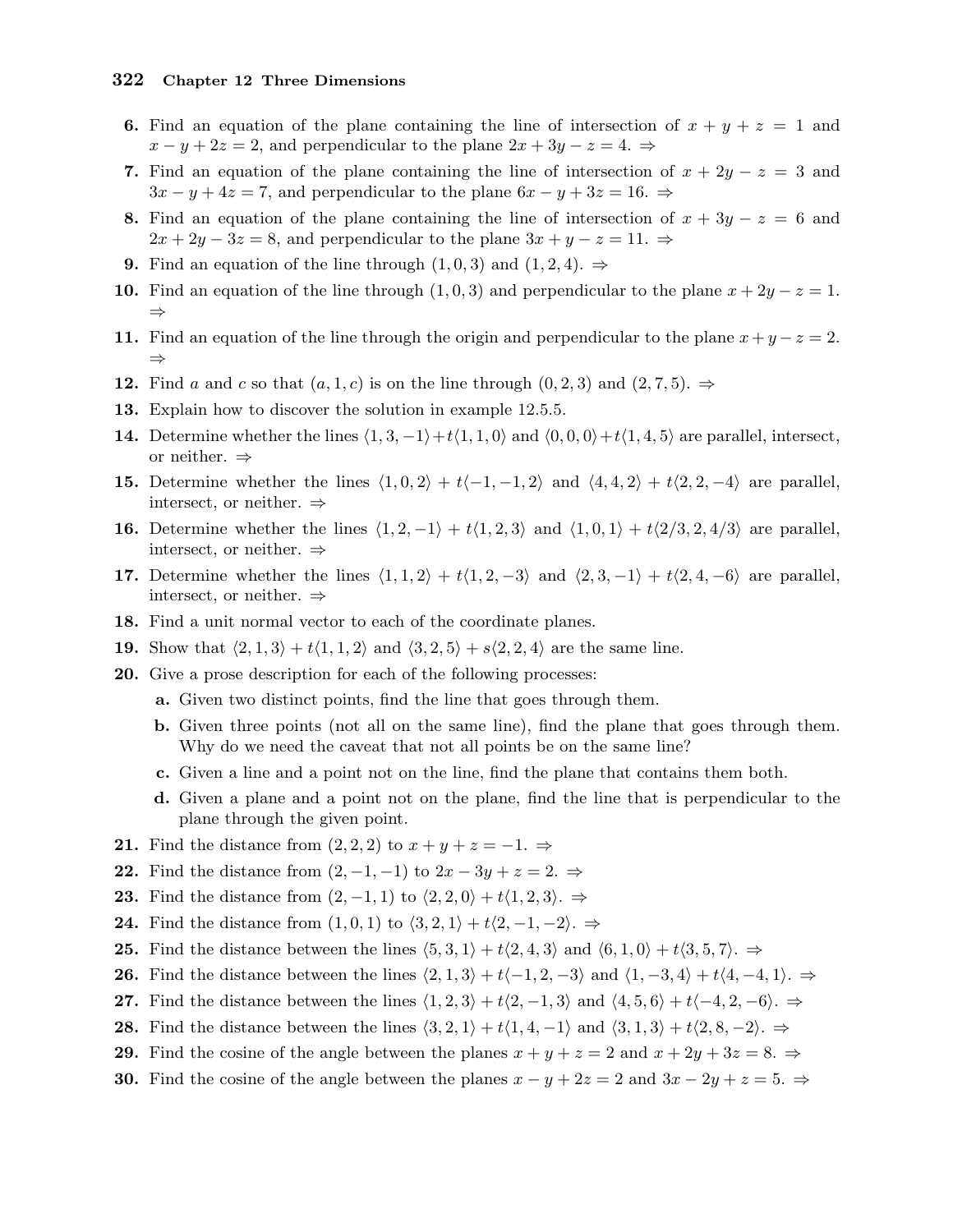## 12.6 Other Coordinate Systems

Coordinate systems are tools that let us use algebraic methods to understand geometry. While the **rectangular** (also called **Cartesian**) coordinates that we have been discussing are the most common, some problems are easier to analyze in alternate coordinate systems.

A coordinate system is a scheme that allows us to identify any point in the plane or in three-dimensional space by a set of numbers. In rectangular coordinates these numbers are interpreted, roughly speaking, as the lengths of the sides of a rectangular "box."

In two dimensions you may already be familiar with an alternative, called **polar co**ordinates. In this system, each point in the plane is identified by a pair of numbers  $(r, \theta)$ . The number  $\theta$  measures the angle between the positive x-axis and a vector with tail at the origin and head at the point, as shown in figure 12.6.1; the number  $r$  measures the distance from the origin to the point. Either of these may be negative; a negative  $\theta$  indicates the angle is measured clockwise from the positive x-axis instead of counter-clockwise, and a negative r indicates the point at distance  $|r|$  in the opposite of the direction given by  $\theta$ . Figure 12.6.1 also shows the point with rectangular coordinates  $(1, \sqrt{3})$  and polar coordinates  $(2, \pi/3)$ , 2 units from the origin and  $\pi/3$  radians from the positive x-axis.



Figure 12.6.1 Polar coordinates: the general case and the point with rectangular coordinates  $(1, \sqrt{3})$ .

We can extend polar coordinates to three dimensions simply by adding a z coordinate; this is called cylindrical coordinates. Each point in three-dimensional space is represented by three coordinates  $(r, \theta, z)$  in the obvious way: this point is z units above or below the point  $(r, \theta)$  in the x-y plane, as shown in figure 12.6.2. The point with rectangular coordinates  $(1, \sqrt{3}, 3)$  and cylindrical coordinates  $(2, \pi/3, 3)$  is also indicated in figure 12.6.2.

Some figures with relatively complicated equations in rectangular coordinates will be represented by simpler equations in cylindrical coordinates. For example, the cylinder in figure 12.6.3 has equation  $x^2 + y^2 = 4$  in rectangular coordinates, but equation  $r = 2$  in cylindrical coordinates.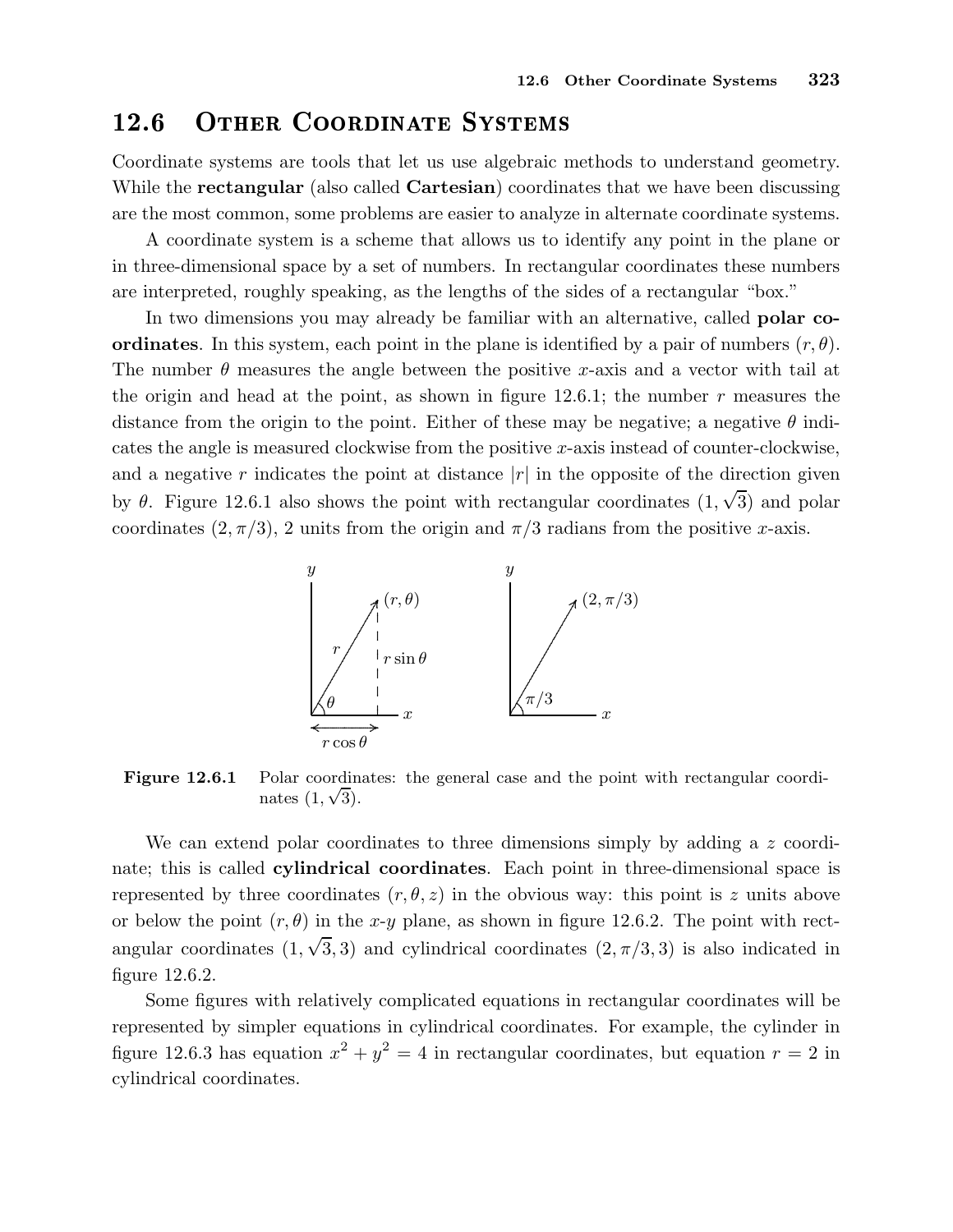

Figure 12.6.2 Cylindrical coordinates: the general case and the point with rectangular coordinates  $(1, \sqrt{3}, 3)$ .



**Figure 12.6.3** The cylinder  $r = 2$ .

Given a point  $(r, \theta)$  in polar coordinates, it is easy to see (as in figure 12.6.1) that the rectangular coordinates of the same point are  $(r \cos \theta, r \sin \theta)$ , and so the point  $(r, \theta, z)$  in cylindrical coordinates is  $(r \cos \theta, r \sin \theta, z)$  in rectangular coordinates. This means it is usually easy to convert any equation from rectangular to cylindrical coordinates: simply substitute

$$
x = r \cos \theta
$$

$$
y = r \sin \theta
$$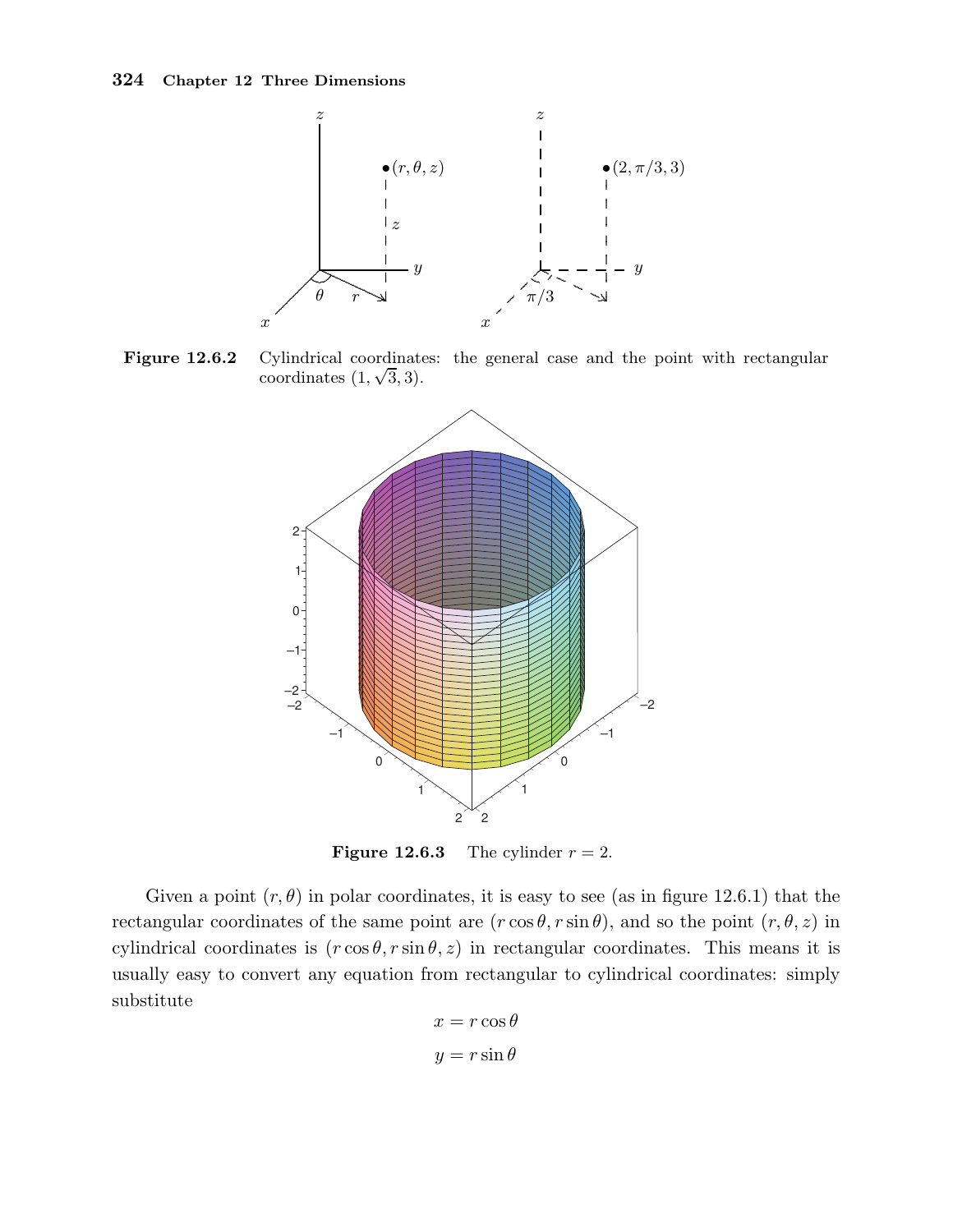and leave z alone. For example, starting with  $x^2 + y^2 = 4$  and substituting  $x = r \cos \theta$ ,  $y = r \sin \theta$  gives

$$
r^{2} \cos^{2} \theta + r^{2} \sin^{2} \theta = 4
$$

$$
r^{2} (\cos^{2} \theta + \sin^{2} \theta) = 4
$$

$$
r^{2} = 4
$$

$$
r = 2.
$$

Of course, it's easy to see directly that this defines a cylinder as mentioned above.

Cylindrical coordinates are an obvious extension of polar coordinates to three dimensions, but the use of the z coordinate means they are not as closely analogous to polar coordinates as another standard coordinate system. In polar coordinates, we identify a point by a direction and distance from the origin; in three dimensions we can do the same thing, in a variety of ways. The question is: how do we represent a direction? One way is to give the angle of rotation,  $\theta$ , from the positive x axis, just as in cylindrical coordinates, and also an angle of rotation,  $\phi$ , from the positive z axis. Roughly speaking,  $\theta$  is like longitude and  $\phi$  is like latitude. (Earth longitude is measured as a positive or negative angle from the prime meridian, and is always between 0 and 180 degrees, east or west;  $\theta$  can be any positive or negative angle, and we use radians except in informal circumstances. Earth latitude is measured north or south from the equator;  $\phi$  is measured from the north pole down.) This system is called spherical coordinates; the coordinates are listed in the order  $(\rho, \theta, \phi)$ , where  $\rho$  is the distance from the origin, and like r in cylindrical coordinates it may be negative. The general case and an example are pictured in figure 12.6.4; the length marked  $r$  is the  $r$  of cylindrical coordinates.



Figure 12.6.4 Spherical coordinates: the general case and the point with rectangular coordinates  $(1, \sqrt{3}, 3)$ .

As with cylindrical coordinates, we can easily convert equations in rectangular coordinates to the equivalent in spherical coordinates, though it is a bit more difficult to discover the proper substitutions. Figure 12.6.5 shows the typical point in spherical coordinates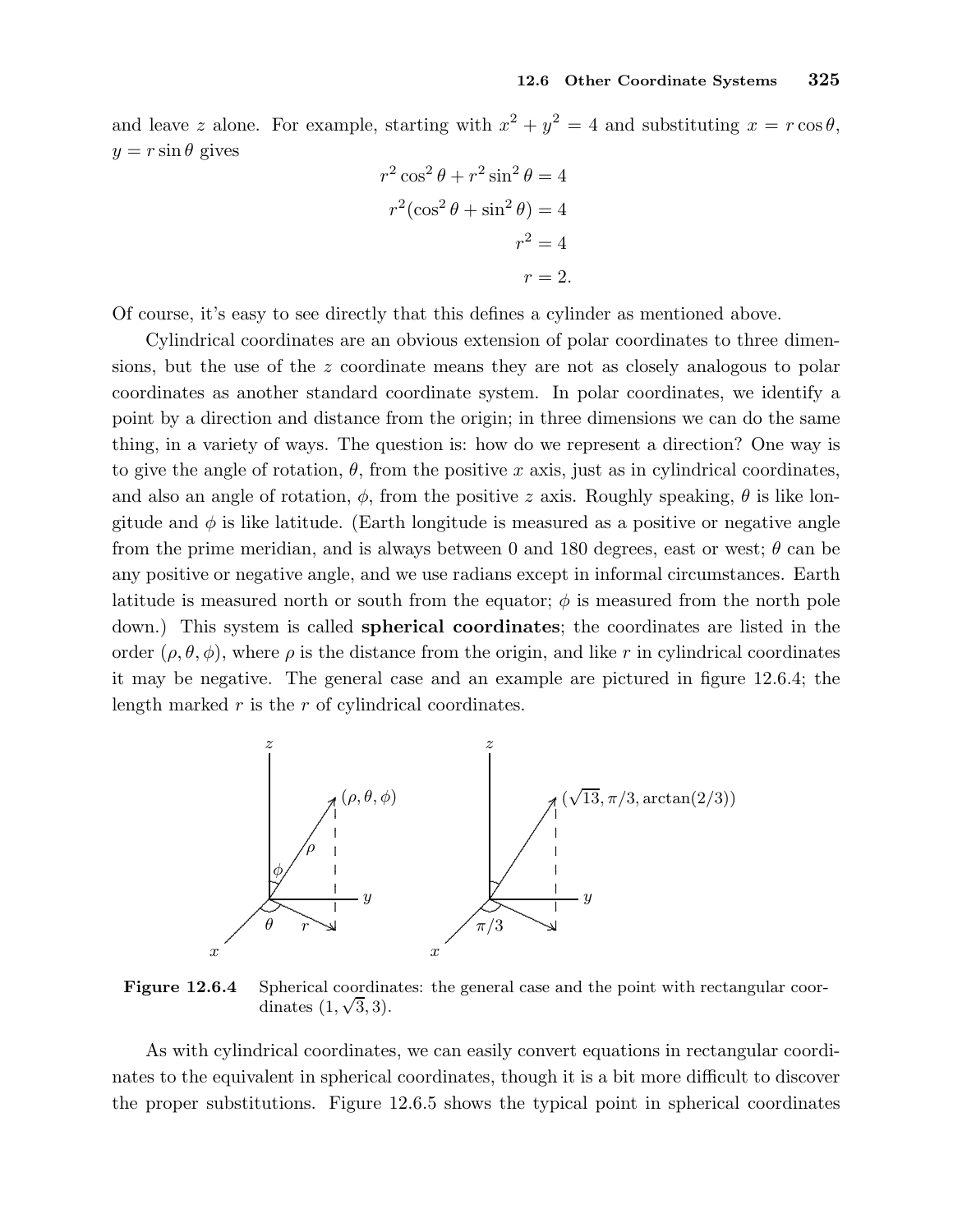from figure 12.6.4, viewed now so that the arrow marked  $r$  in the original graph appears as the horizontal "axis" in the left hand graph. From this diagram it is easy to see that the  $z$ coordinate is  $\rho \cos \phi$ , and that  $r = \rho \sin \phi$ , as shown. Thus, in converting from rectangular to spherical coordinates we will replace z by  $\rho \cos \phi$ . To see the substitutions for x and y we now view the same point from above, as shown in the right hand graph. The hypotenuse of the triangle in the right hand graph is  $r = \rho \sin \phi$ , so the sides of the triangle, as shown, are  $x = r \cos \theta = \rho \sin \phi \cos \theta$  and  $y = r \sin \theta = \rho \sin \phi \sin \theta$ . So the upshot is that to convert from rectangular to spherical coordinates, we make these substitutions:

> $x = \rho \sin \phi \cos \theta$  $y = \rho \sin \phi \sin \theta$  $z = \rho \cos \phi$ .



Figure 12.6.5 Converting from rectangular to spherical coordinates.

EXAMPLE 12.6.1 As the cylinder had a simple equation in cylindrical coordinates, so does the sphere in spherical coordinates:  $\rho = 2$  is the sphere of radius 2. If we start with the Cartesian equation of the sphere and substitute, we get the spherical equation:

$$
x^{2} + y^{2} + z^{2} = 2^{2}
$$

$$
\rho^{2} \sin^{2} \phi \cos^{2} \theta + \rho^{2} \sin^{2} \phi \sin^{2} \theta + \rho^{2} \cos^{2} \phi = 2^{2}
$$

$$
\rho^{2} \sin^{2} \phi (\cos^{2} \theta + \sin^{2} \theta) + \rho^{2} \cos^{2} \phi = 2^{2}
$$

$$
\rho^{2} \sin^{2} \phi + \rho^{2} \cos^{2} \phi = 2^{2}
$$

$$
\rho^{2} (\sin^{2} \phi + \cos^{2} \phi) = 2^{2}
$$

$$
\rho^{2} = 2^{2}
$$

$$
\rho = 2
$$

 $\Box$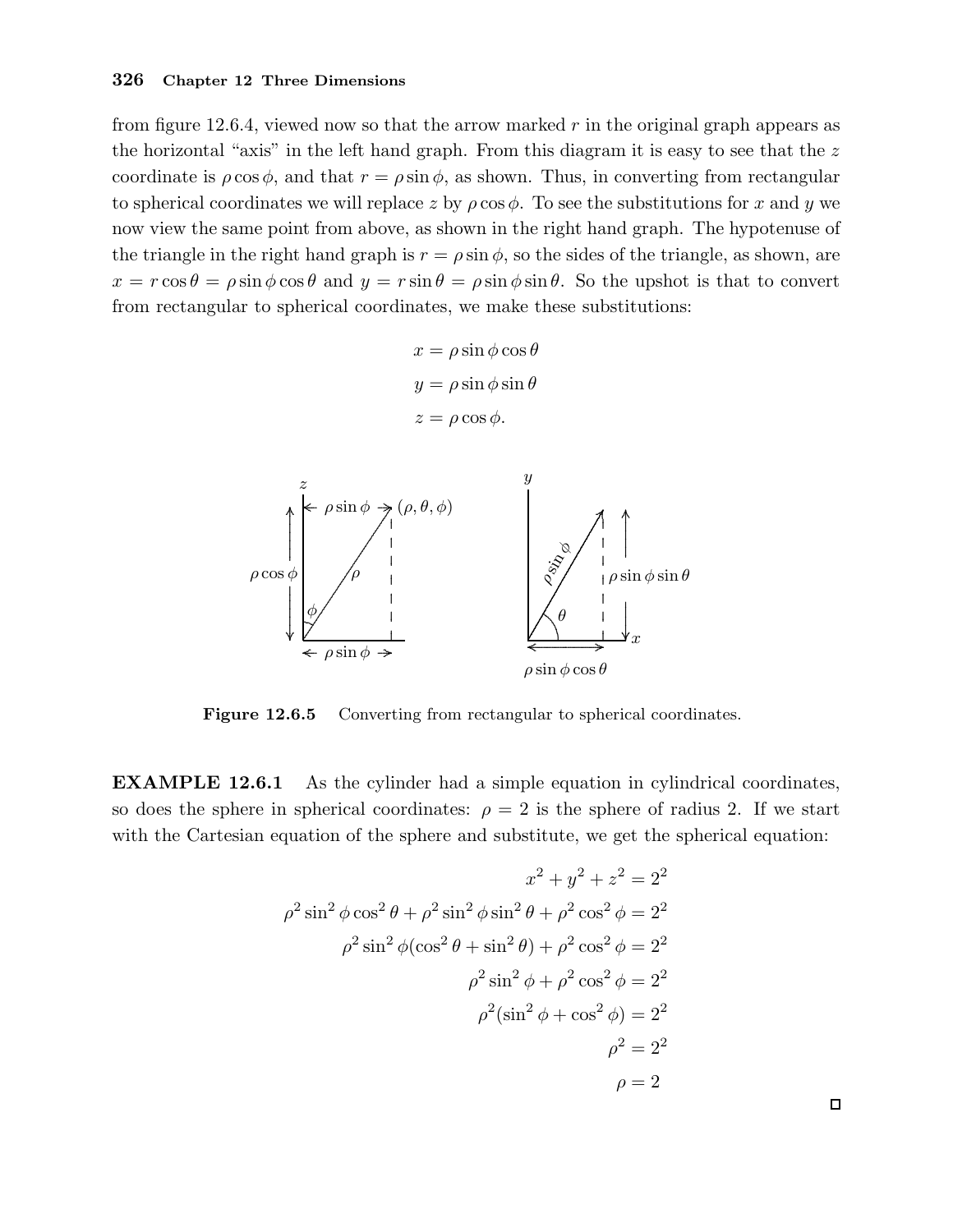**EXAMPLE 12.6.2** Find an equation for the cylinder  $x^2 + y^2 = 4$  in spherical coordinates.

Proceeding as in the previous example:

$$
x^{2} + y^{2} = 4
$$

$$
\rho^{2} \sin^{2} \phi \cos^{2} \theta + \rho^{2} \sin^{2} \phi \sin^{2} \theta = 4
$$

$$
\rho^{2} \sin^{2} \phi (\cos^{2} \theta + \sin^{2} \theta) = 4
$$

$$
\rho^{2} \sin^{2} \phi = 4
$$

$$
\rho \sin \phi = 2
$$

$$
\rho = \frac{2}{\sin \phi}
$$

### Exercises 12.6.

- 1. Convert the following points in rectangular coordinates to cylindrical and spherical coordinates:
	- a.  $(1, 1, 1)$
	- **b.**  $(7, -7, 5)$
	- c.  $(cos(1), sin(1), 1)$
	- d.  $(0, 0, -\pi) \Rightarrow$
- **2.** Find an equation for the sphere  $x^2 + y^2 + z^2 = 4$  in cylindrical coordinates.  $\Rightarrow$
- **3.** Find an equation for the y-z plane in cylindrical coordinates.  $\Rightarrow$
- 4. Find an equation equivalent to  $x^2 + y^2 + 2z^2 + 2z 5 = 0$  in cylindrical coordinates.  $\Rightarrow$
- **5.** Suppose the curve  $z = e^{-x^2}$  in the x-z plane is rotated around the z axis. Find an equation for the resulting surface in cylindrical coordinates.  $\Rightarrow$
- 6. Suppose the curve  $z = x$  in the x-z plane is rotated around the z axis. Find an equation for the resulting surface in cylindrical coordinates. ⇒
- 7. Find an equation for the plane  $y = 0$  in spherical coordinates.  $\Rightarrow$
- 8. Find an equation for the plane  $z = 1$  in spherical coordinates.  $\Rightarrow$
- **9.** Find an equation for the sphere with radius 1 and center at  $(0, 1, 0)$  in spherical coordinates. ⇒
- **10.** Find an equation for the cylinder  $x^2 + y^2 = 9$  in spherical coordinates.  $\Rightarrow$
- 11. Suppose the curve  $z = x$  in the x-z plane is rotated around the z axis. Find an equation for the resulting surface in spherical coordinates. ⇒
- 12. Plot the polar equations  $r = \sin(\theta)$  and  $r = \cos(\theta)$  and comment on their similarities. (If you get stuck on how to plot these, you can multiply both sides of each equation by  $r$  and convert back to rectangular coordinates).
- 13. Extend exercises 6 and 11 by rotating the curve  $z = mx$  around the z axis and converting to both cylindrical and spherical coordinates. ⇒